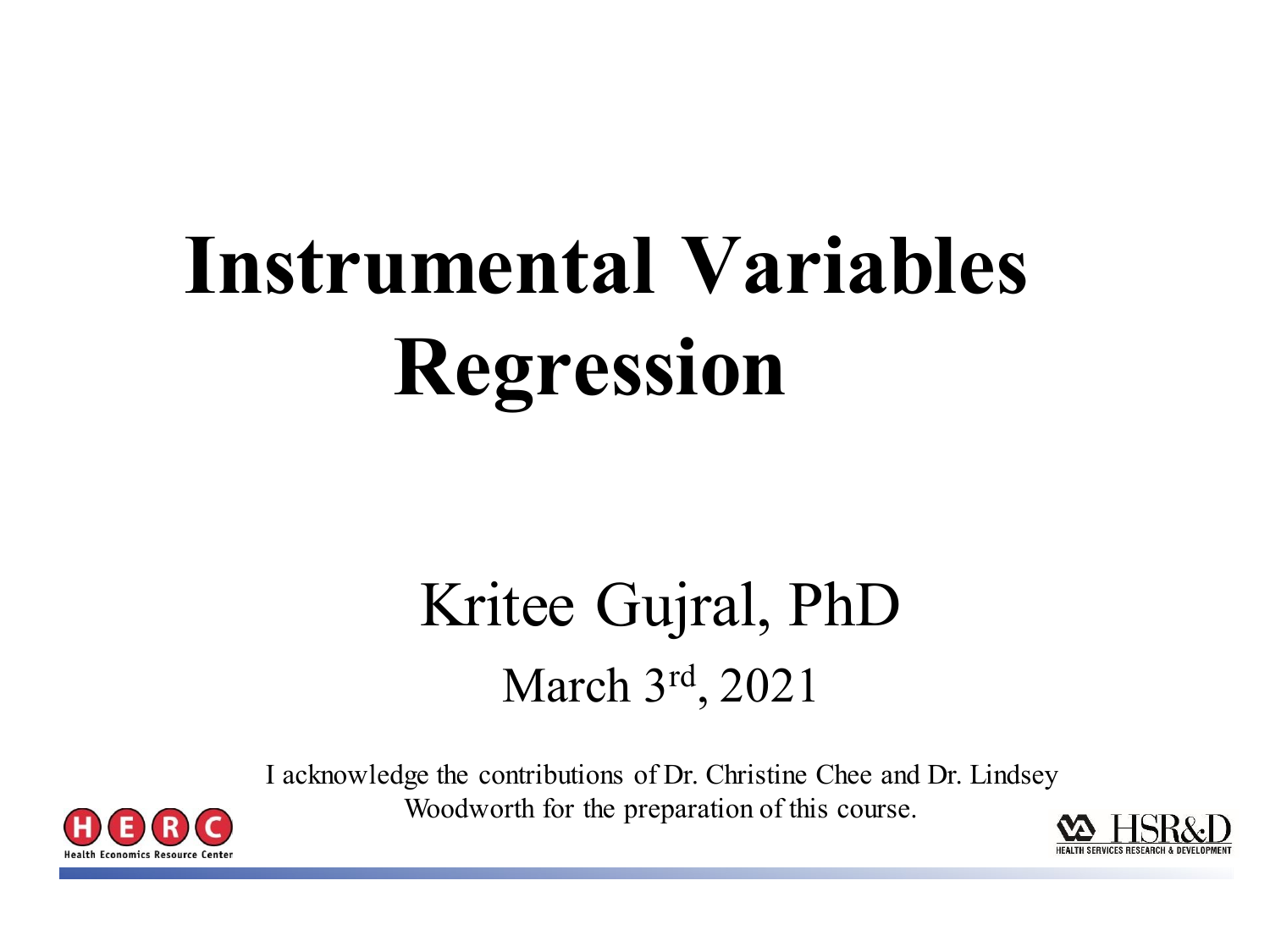### **Outline**

- **Recall Endogeneity**
- Introduce Instrumental Variables Regression
	- **Intuition**
	- **Regression**
	- **Assessing instrument validity**
	- **Implementation using one example**
	- More examples
- Summary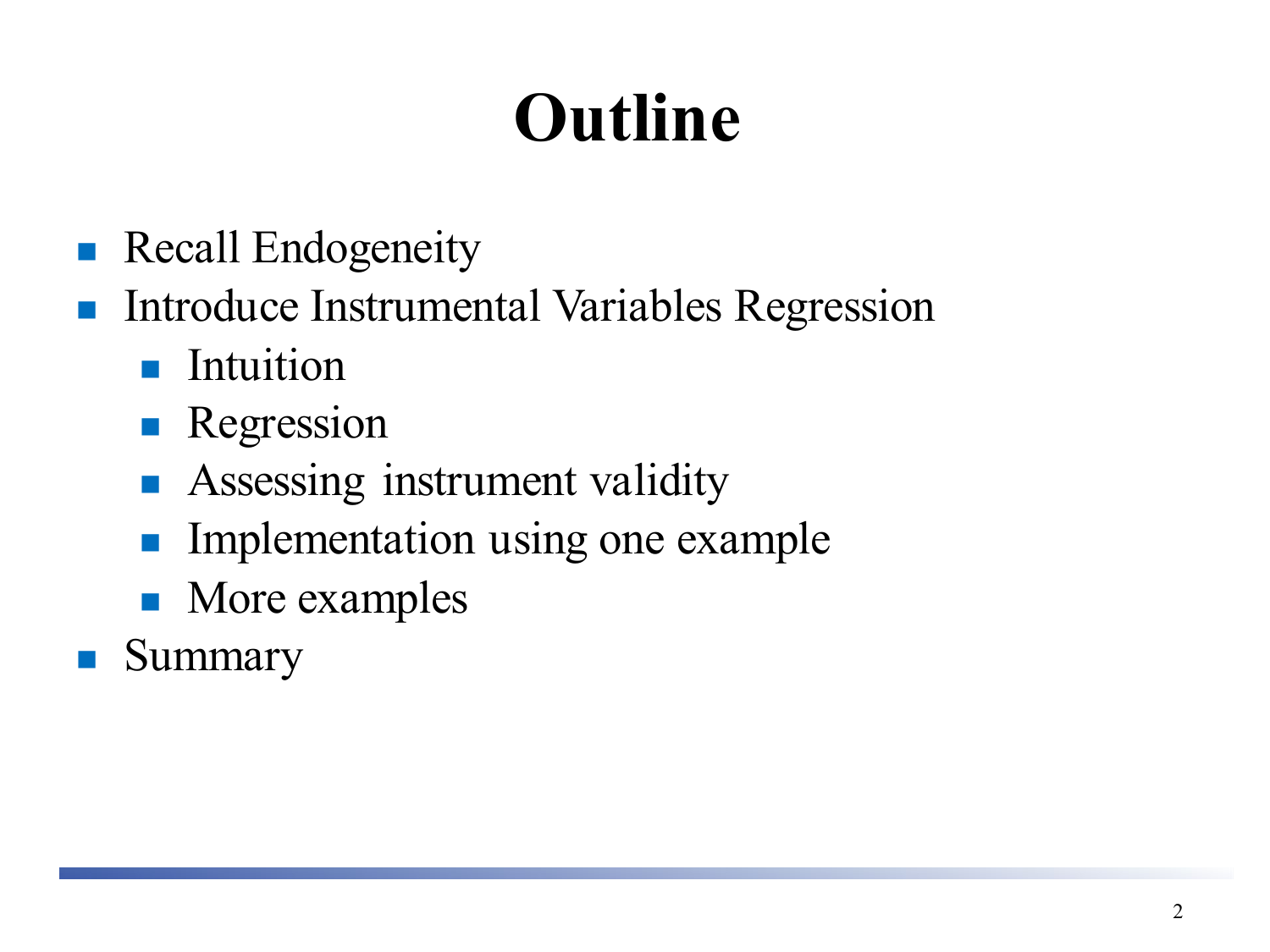#### **Introduction: Estimating Causal Effects**

- A common aim of health services research is the estimation of a causal effect
	- What is the effect of *[treatment]* on *[outcome]*?
- Ideally estimate the effect using a randomized controlled trial
	- Conducting a randomized controlled trial is often not possible
- An alternative is to perform regression analysis using observational data
	- To estimate the causal effect of *[treatment]* on *[outcome],*  unobserved variables must not be driving the outcome, i.e. treatment must be *exogenous*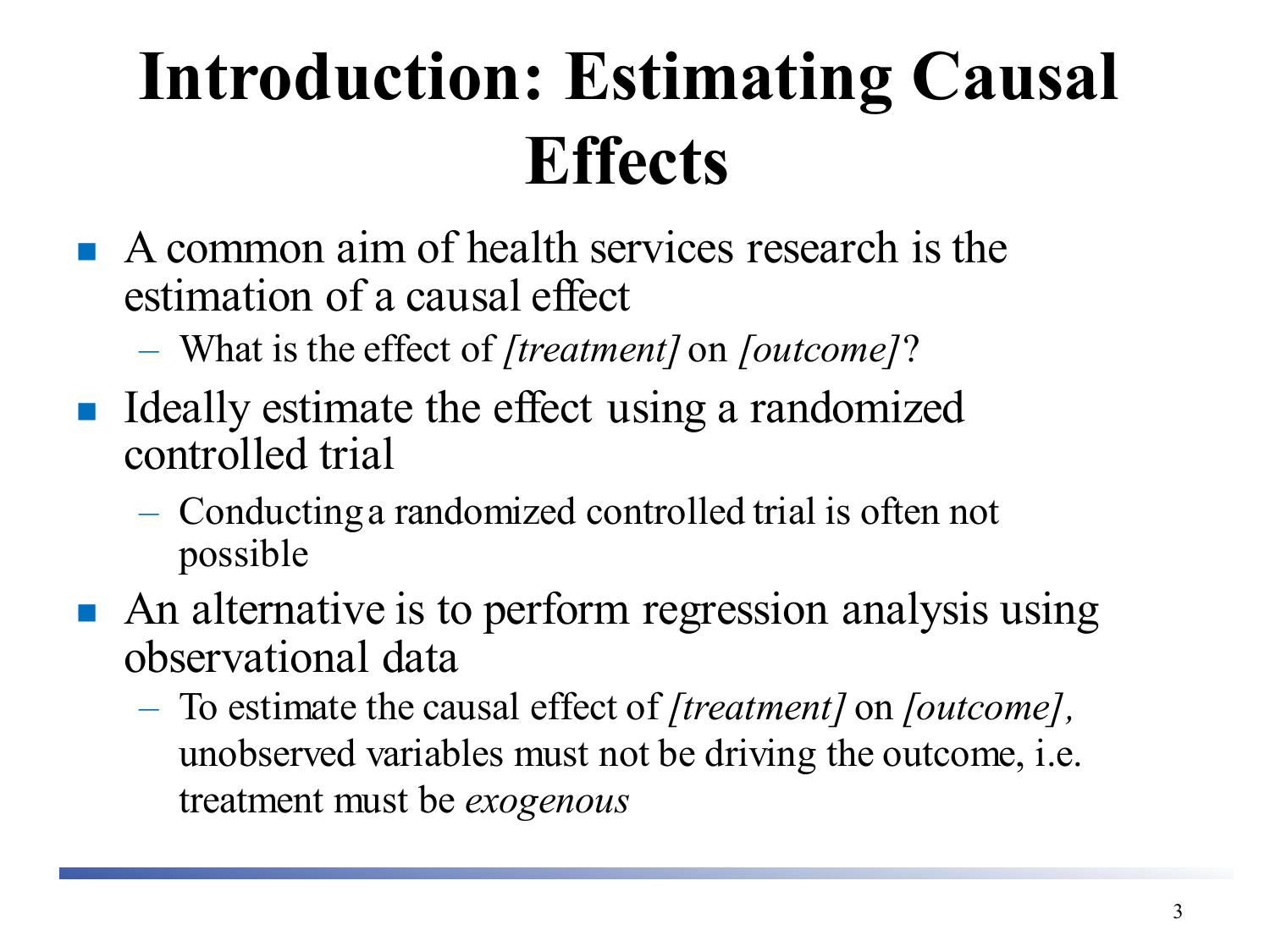### **Recall: Linear Regression Model**

$$
Y_i = \beta_0 + \beta_1 X_i + e_i
$$

- $\blacksquare$  Y : outcome variable of interest
- : explanatory variable of interest or *treatment*
- $\blacksquare$  e: errorterm
	- $-e$  contains all other factors besides X that determine the value of  $Y$
- $\beta_1$ : the change in Y associated with a unit change in  $\overline{X}$
- In order for  $\beta_1$  to be an unbiased estimate of the *causal effect* of  $X$  on  $Y$ ,  $X$  must be **exogenous**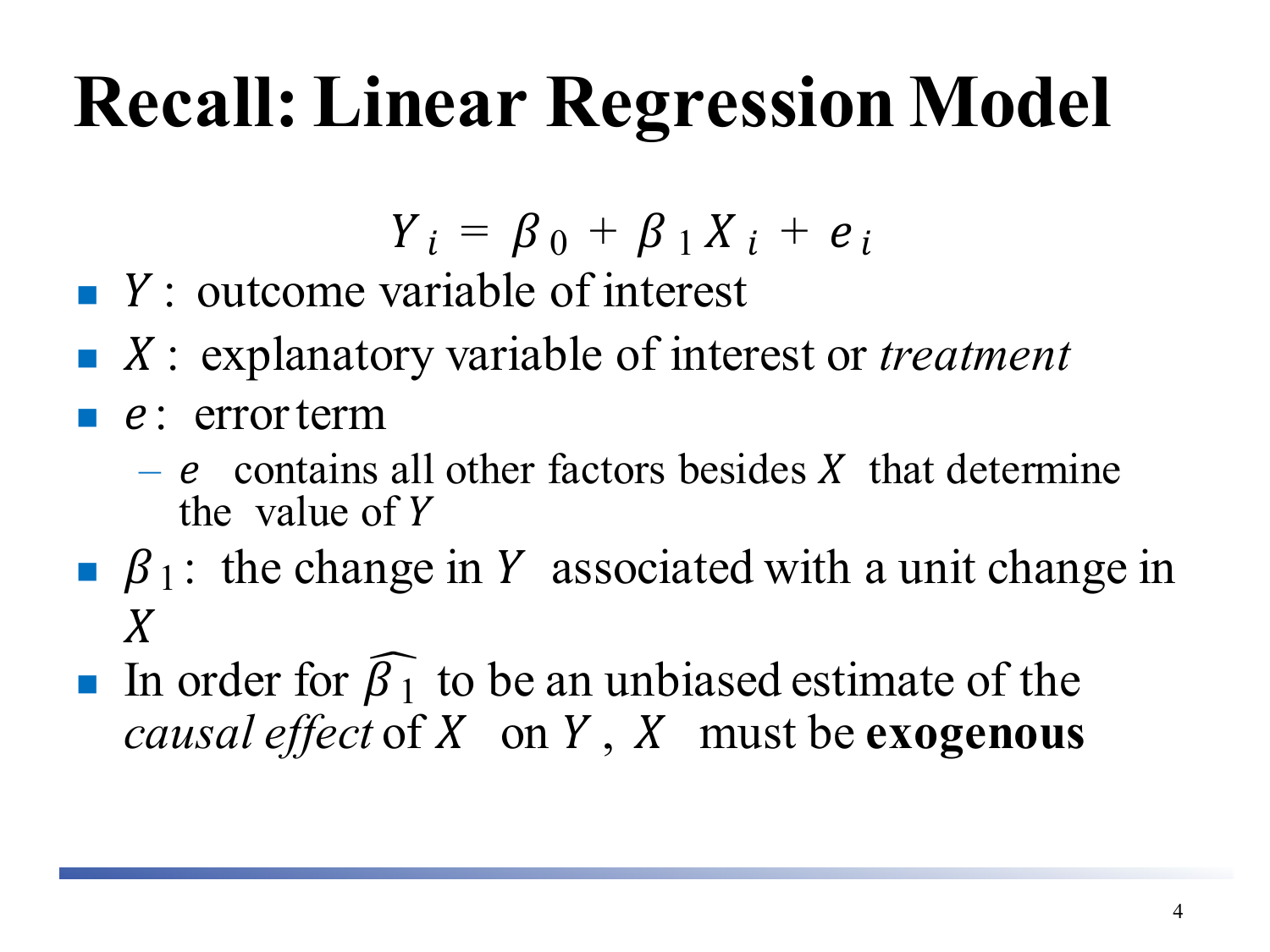## **Recall: Exogeneity**

- Assumption:  $E(e_i|X_i) = 0$ 
	- Conditional mean of  $e_i$  given  $X_i$  is zero
	- Additional info. in  $e_i$  does not help us better predict  $Y_i$
	- $X$  is "exogenous"
	- Implies that  $X_i$  and  $e_i$  **cannot** be correlated
- $\blacksquare$  X<sub>i</sub> and  $e_i$  are correlated when there is:
	- Omitted variable bias
	- Sample selection
	- Simultaneous causality
- If X  $_i$  and  $e_i$  are correlated then X is endogenous  $\overline{\beta}_1$  is biased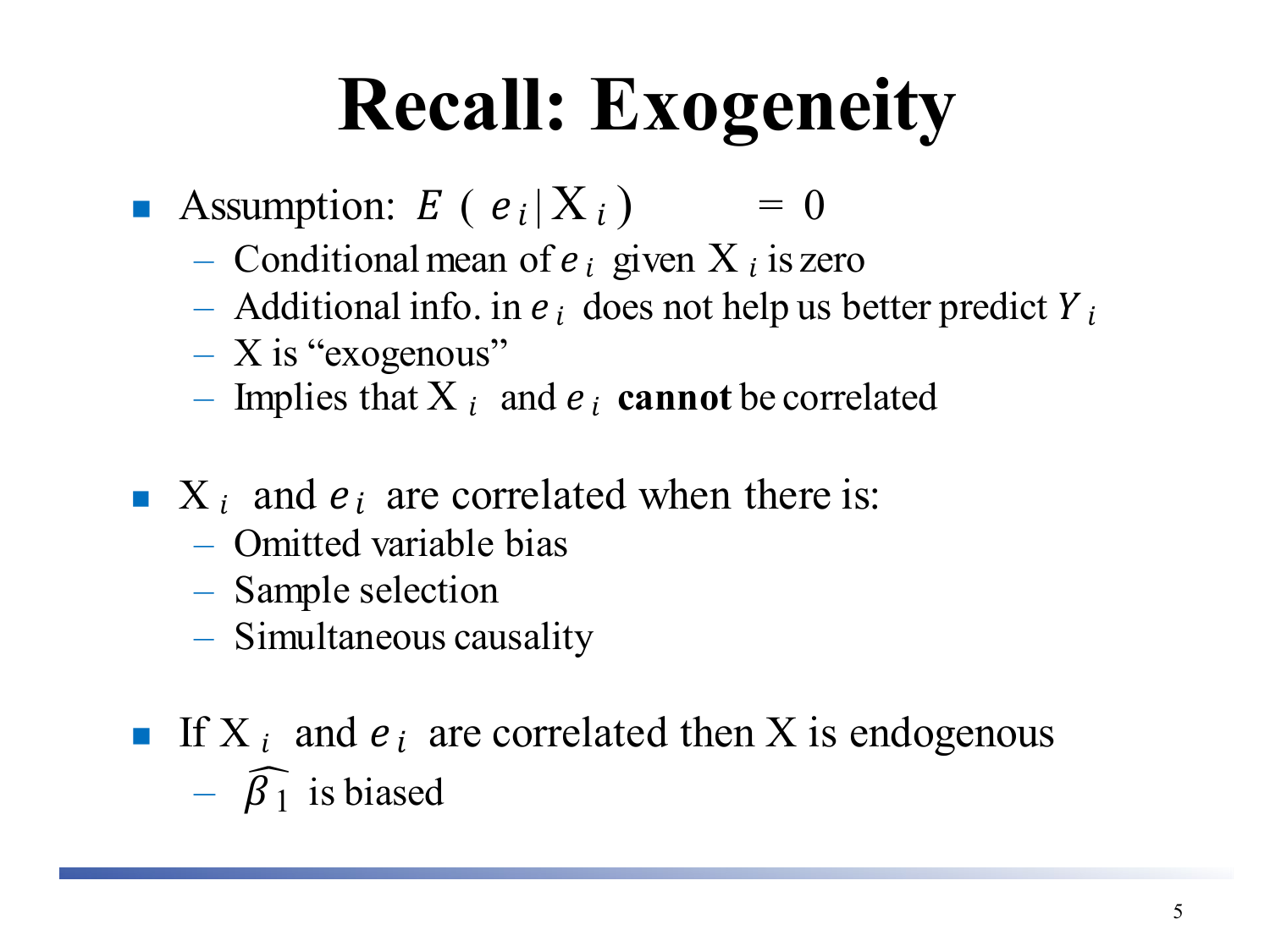#### **Introducing Instrumental Variables (IV)**

- $\blacksquare$  When X or treatment is not exogenous, another method is necessary for estimating the causal effect of X or treatment on Y.
- One possibility: **instrumental variables (IV) regression**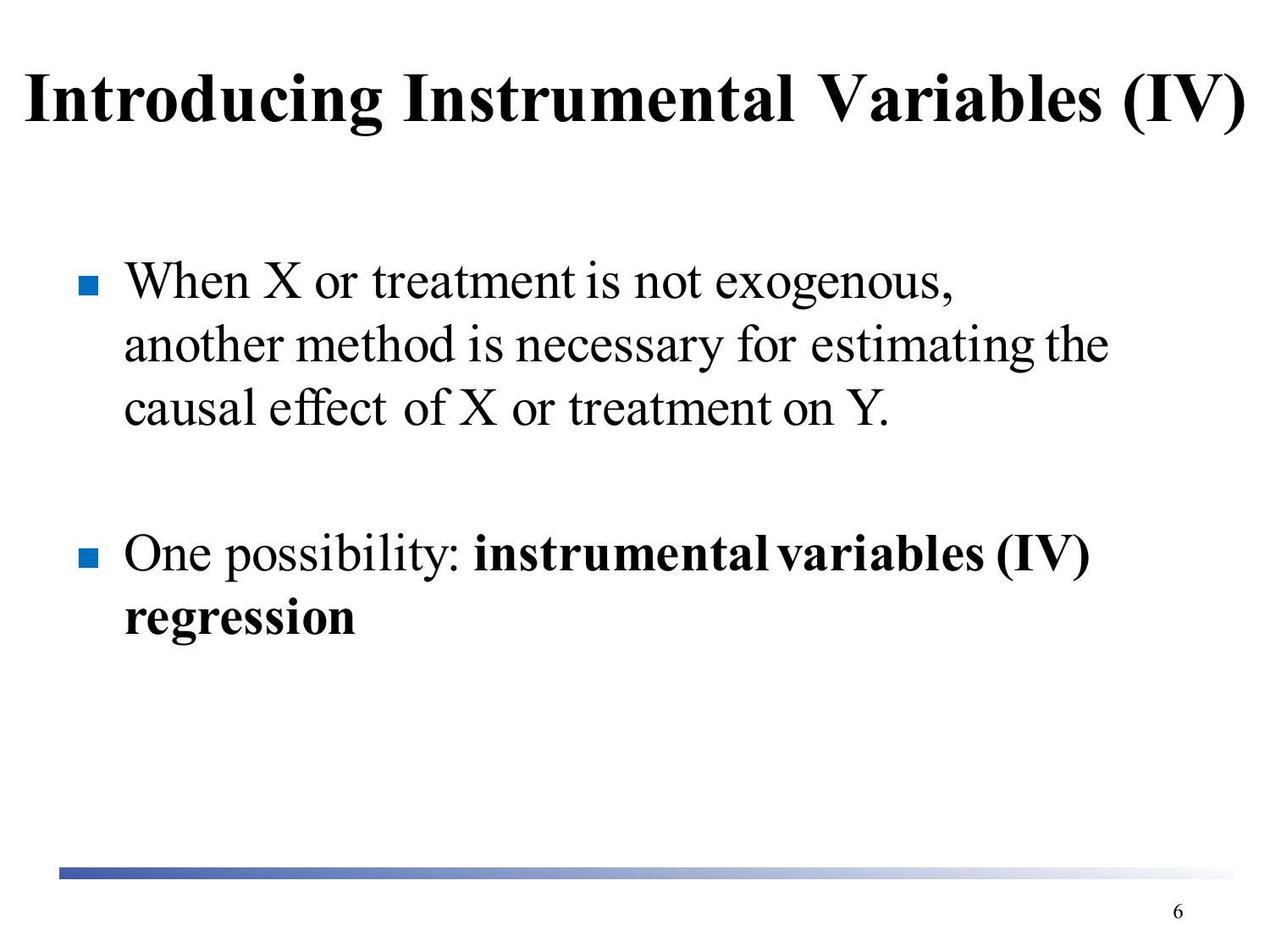- $Y_i = \beta_0 + \beta_1 X_i + e_i$
- X is endogenous
- $\blacksquare$  Think of variation in X having two components
	- $\blacksquare$  One component is correlated with  $e$  Causes endogeneity
	- Other component is uncorrelated with e "Exogenous" variation
- An instrumental variable is a variable that uses only the exogenous variation in X to estimate  $\beta_1$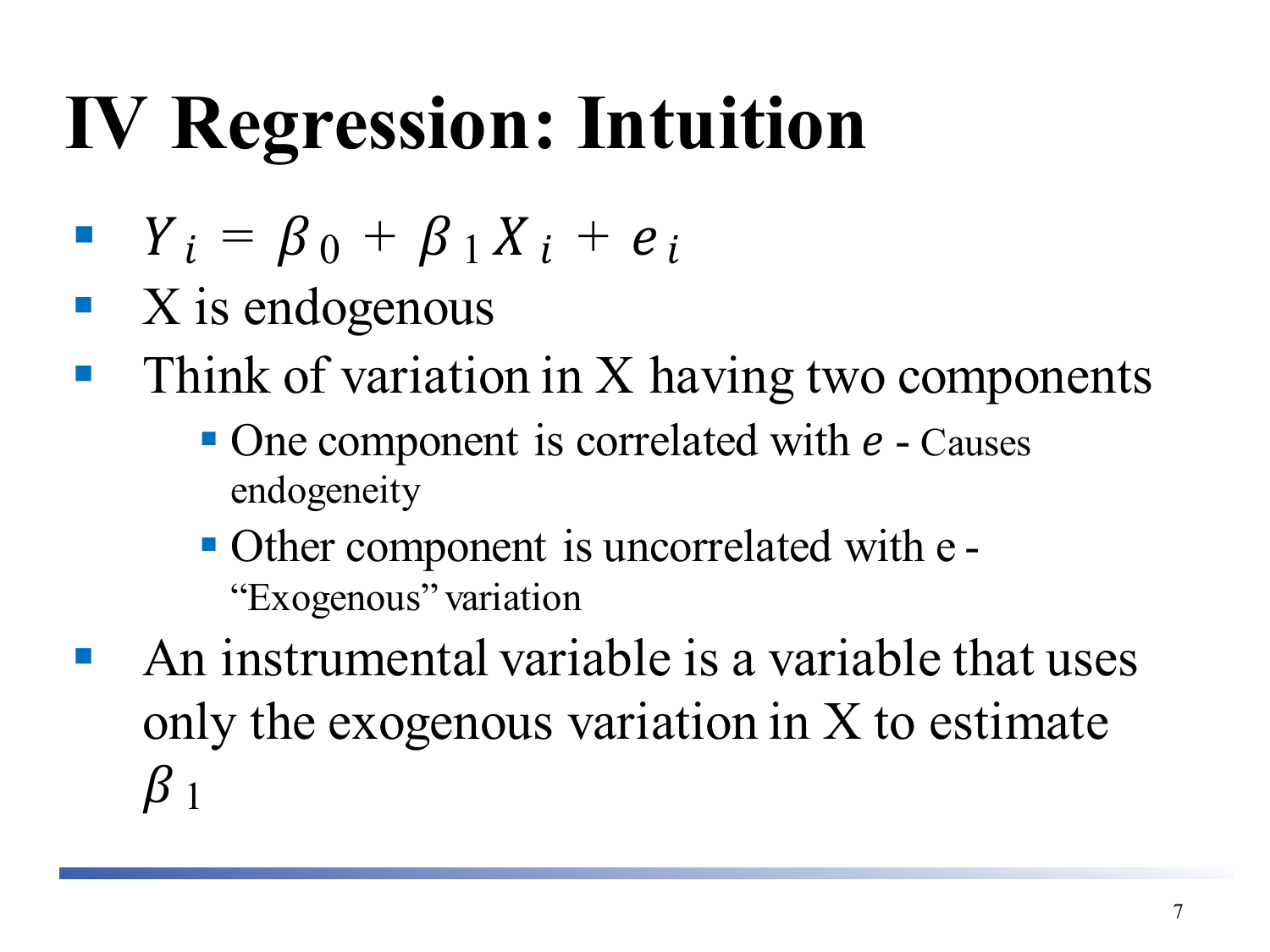We want to isolate the exogenous variation in X that is uncorrelated with *e* 

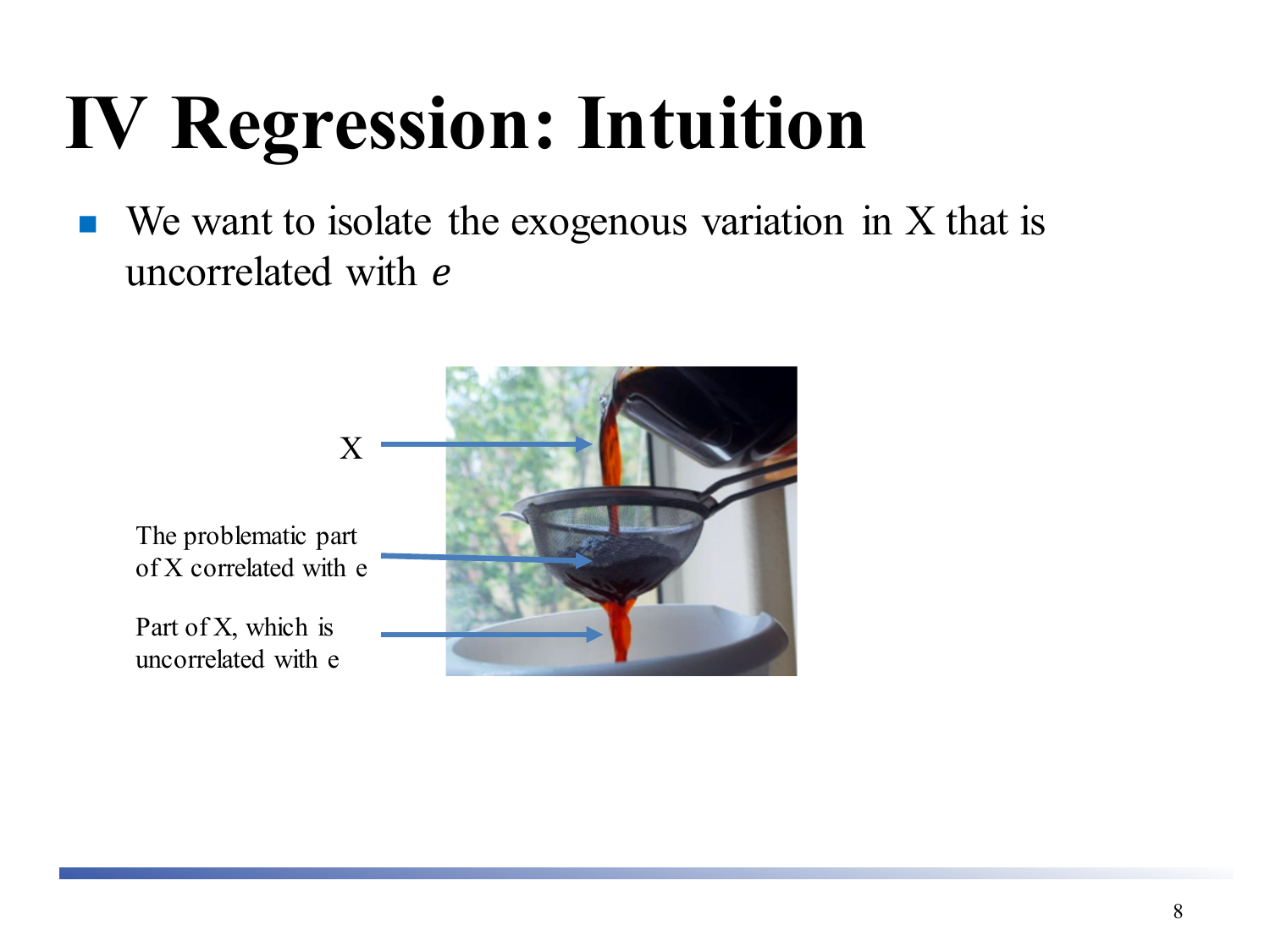- Recall that variation in X has two components
- An instrument, Z, is a variable that can capture only the exogenous variation in  $X$  – we need to look for such a variable!

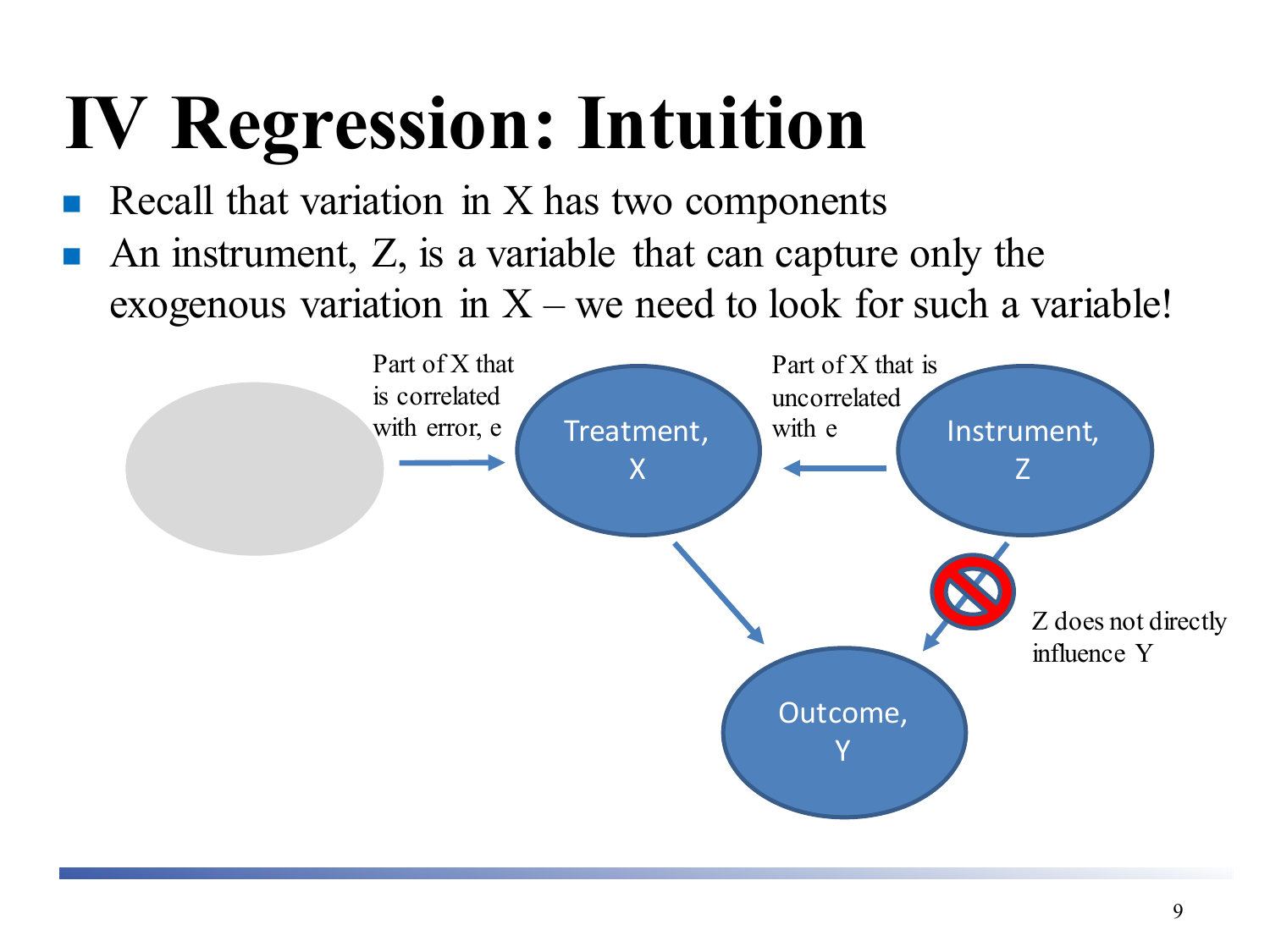$\blacksquare$  Z can be used to isolate the exogenous variation in X. Since Z is itself exogenous, its correlation with X is exogenous.

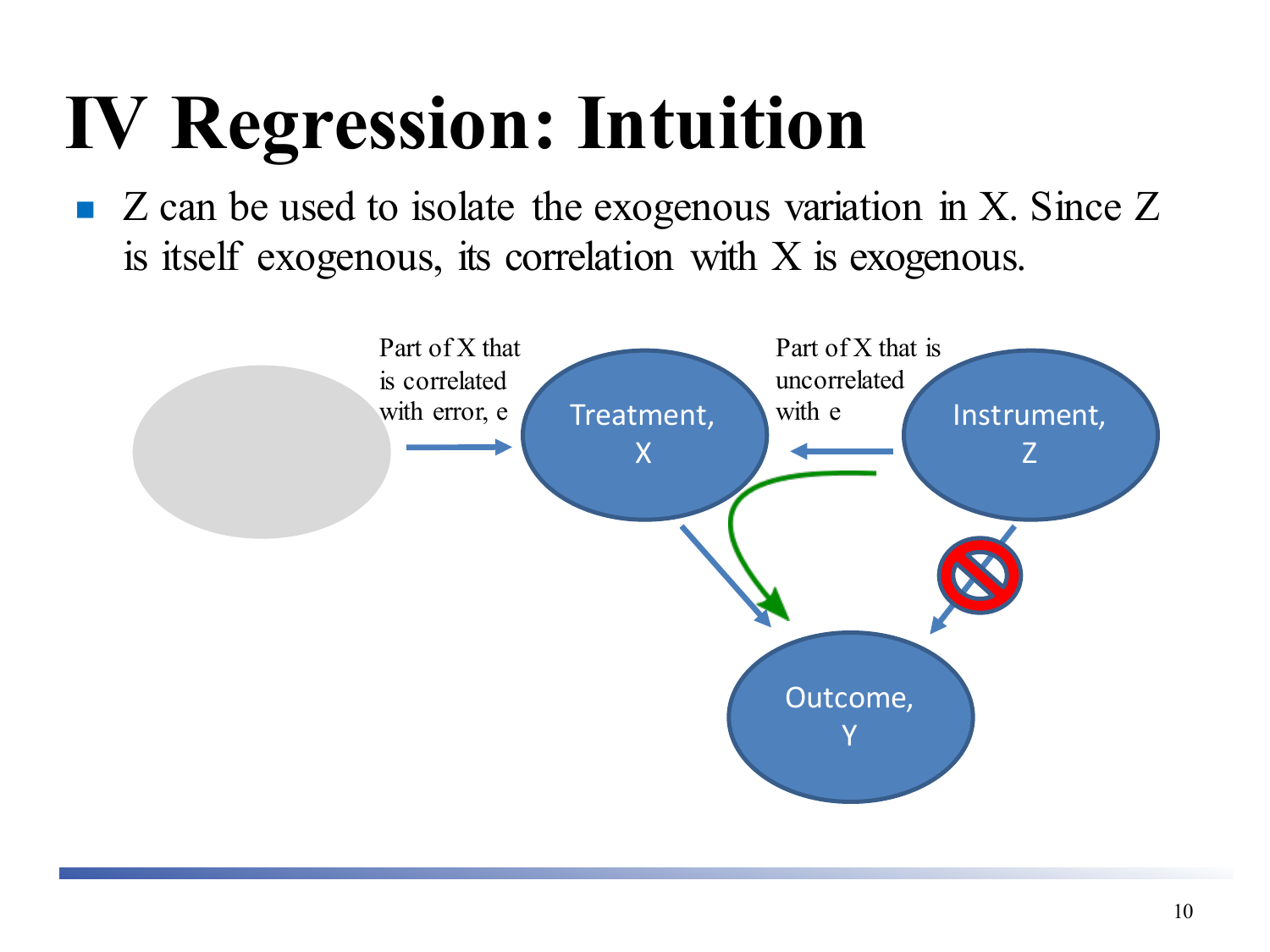**IV Regression: Two Stage Least Squares (TSLS) Two consecutive OLS regressions First stage:** 

 $-$  Regress X on Z:  $X_i = \pi_0 + \pi_1 Z_i + \gamma_i$ – Predict X:  $\widehat{X}_i = \widehat{\pi}_0 + \widehat{\pi}_1 Z_i$ uncorrelated with *e* correlated with *e*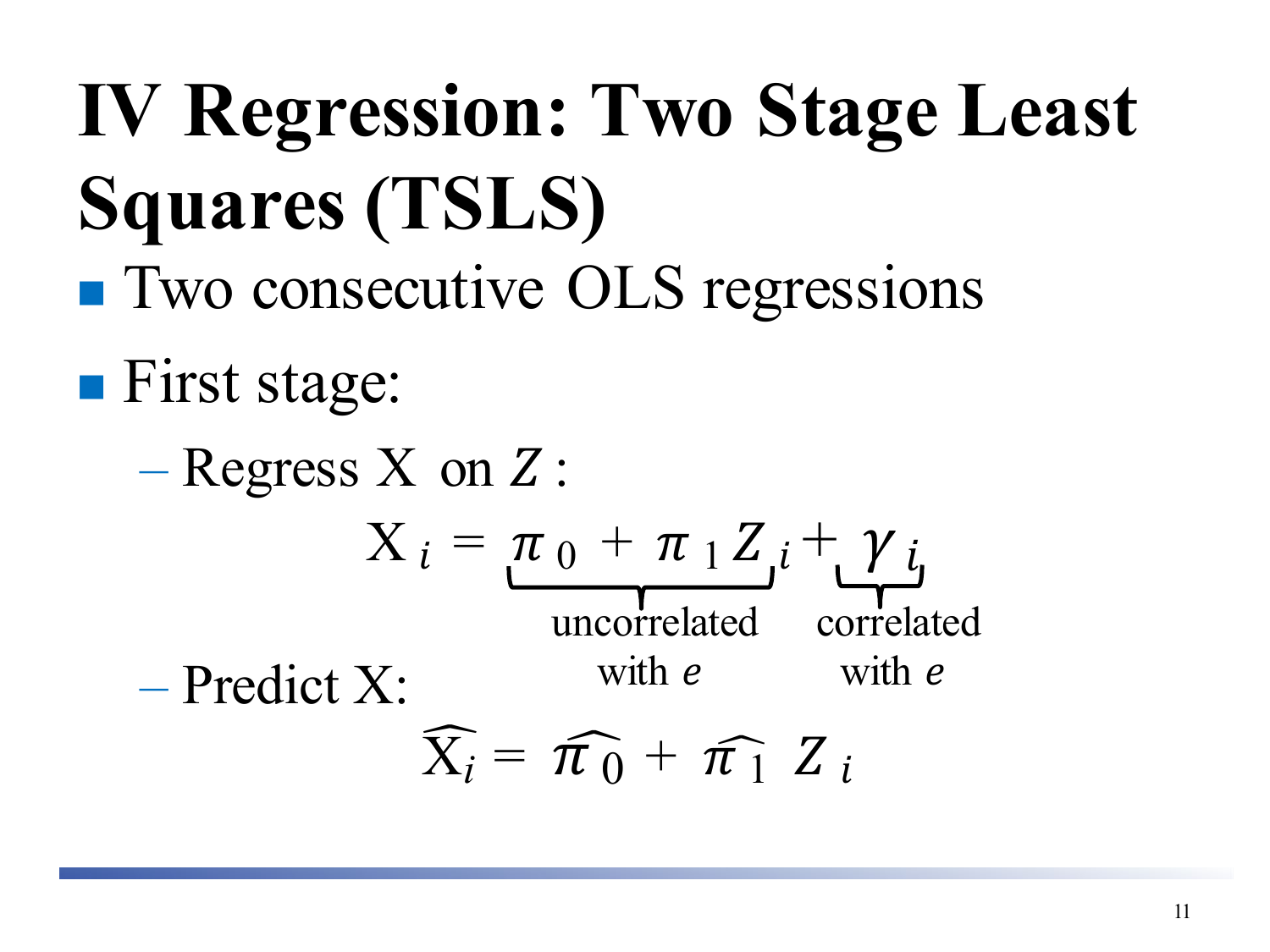# **IV Regression: Two Stage Least Squares (TSLS)**

#### ■ Second stage:

 $-$  Regress Y on  $\hat{X}$ 

$$
Y_i = \beta_0^{TSLS} + \beta_1^{TSLS} \hat{X}_i + e_i
$$

 $-$  Estimate  $\beta_1$  $T S L S$ 

- $\widehat{X}$  is uncorrelated with *e* from the original regression model  $Y_i = \beta_0 + \beta_1 X_i + e_i$
- $\int \int \int \int$  *TSLS* is an unbiased estimate of  $\beta_1$
- Note: standard errors in the second stage TSLS regression need to be adjusted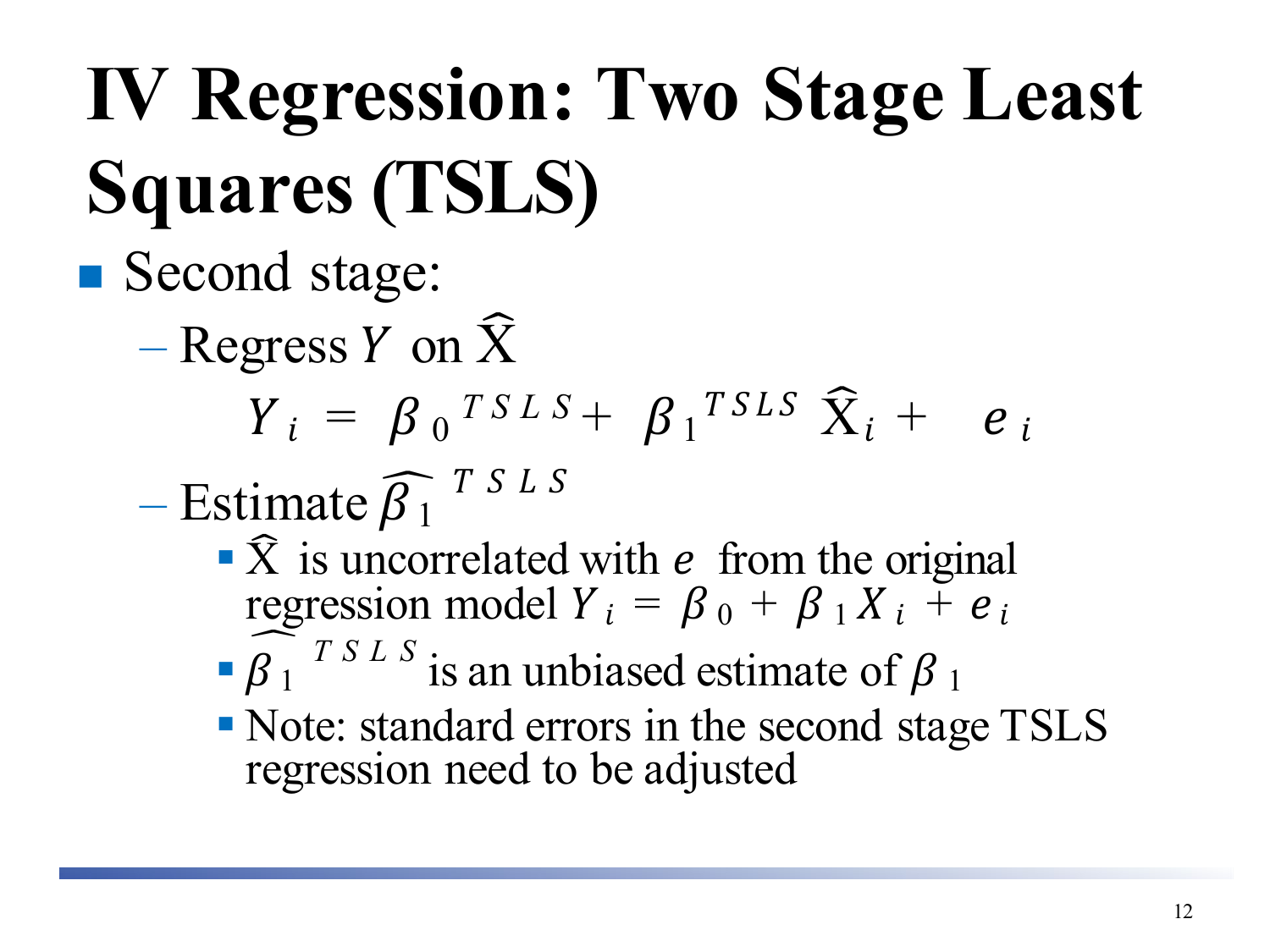# **IV Reg.: Generalizes to case of**  $\geq 1$ **endogenous regressor**

 $Y_i = \beta_0 + \beta_1 X_{1i} + \cdots + \beta_k X_{ki} + \beta_{k+1} W_{1i} + \cdots$  $+$   $\beta$   $_{k}$  +  $_{r}$  W  $_{r}$   $_{i}$  +  $e$   $_{i}$ 

- **F** *k* endogenous regressors:  $X_1, \ldots, X_k$
- *r* exogenous regressors or control variables:  $W_1$ , ...,  $W_{r,i}$
- *m* instrumental variables:  $Z_1$ , ...,  $Z_m$
- $\blacksquare$  There must be at least as many instruments as there are endogenous variables:  $m \geq k$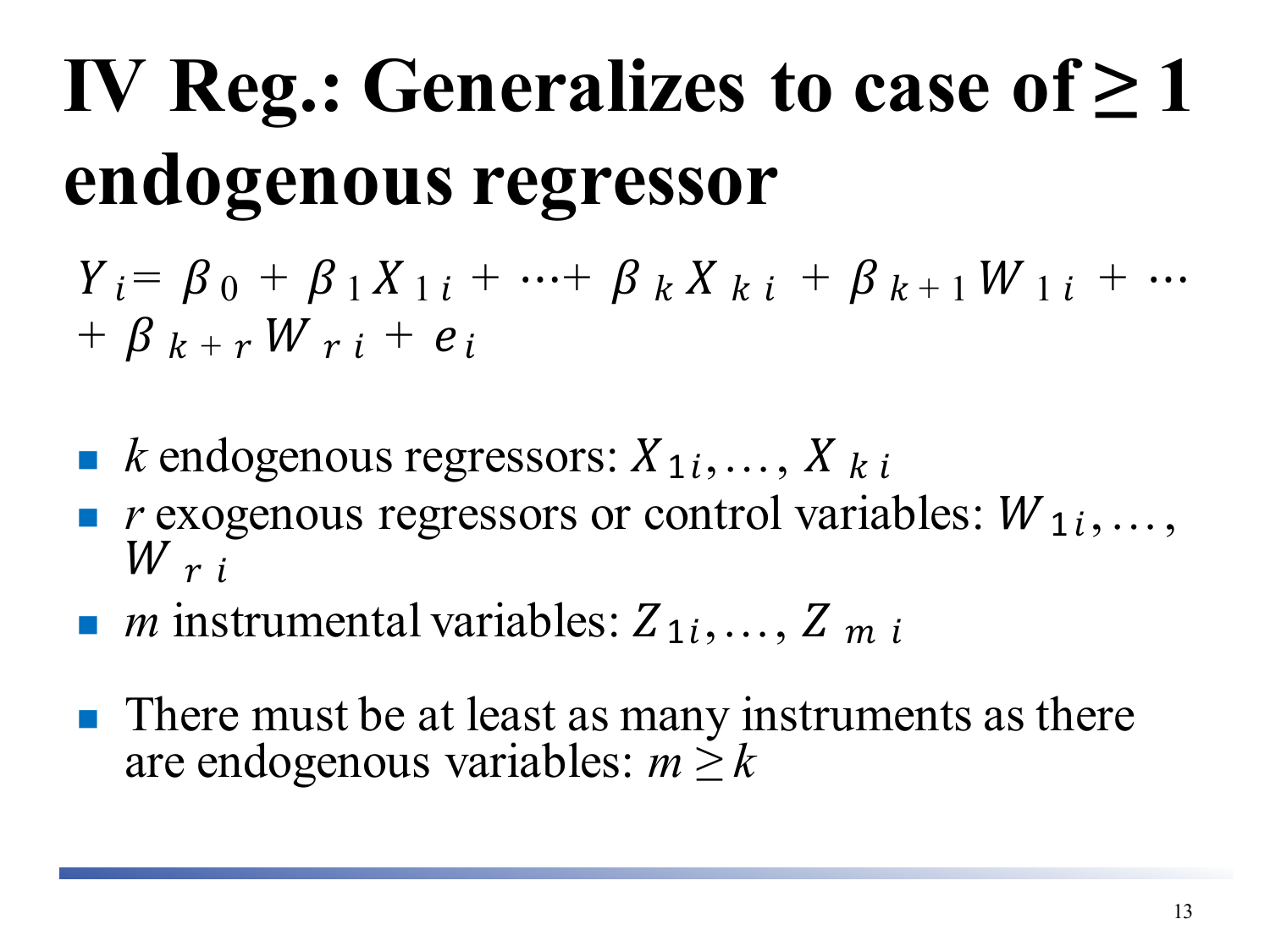## **How to identify a valid instrument?**

#### Two conditions:

#### **1) Instrument relevance**

 $\blacksquare$  Z is correlated with X,  $Corr(Zi, Xi) \neq 0$ 

#### **2) Instrument exogeneity**

- Z must be uncorrelated with e,  $Corr(Zi, ei) = 0$
- $\blacksquare$  Z does not affect Y except through Z's correlation with X

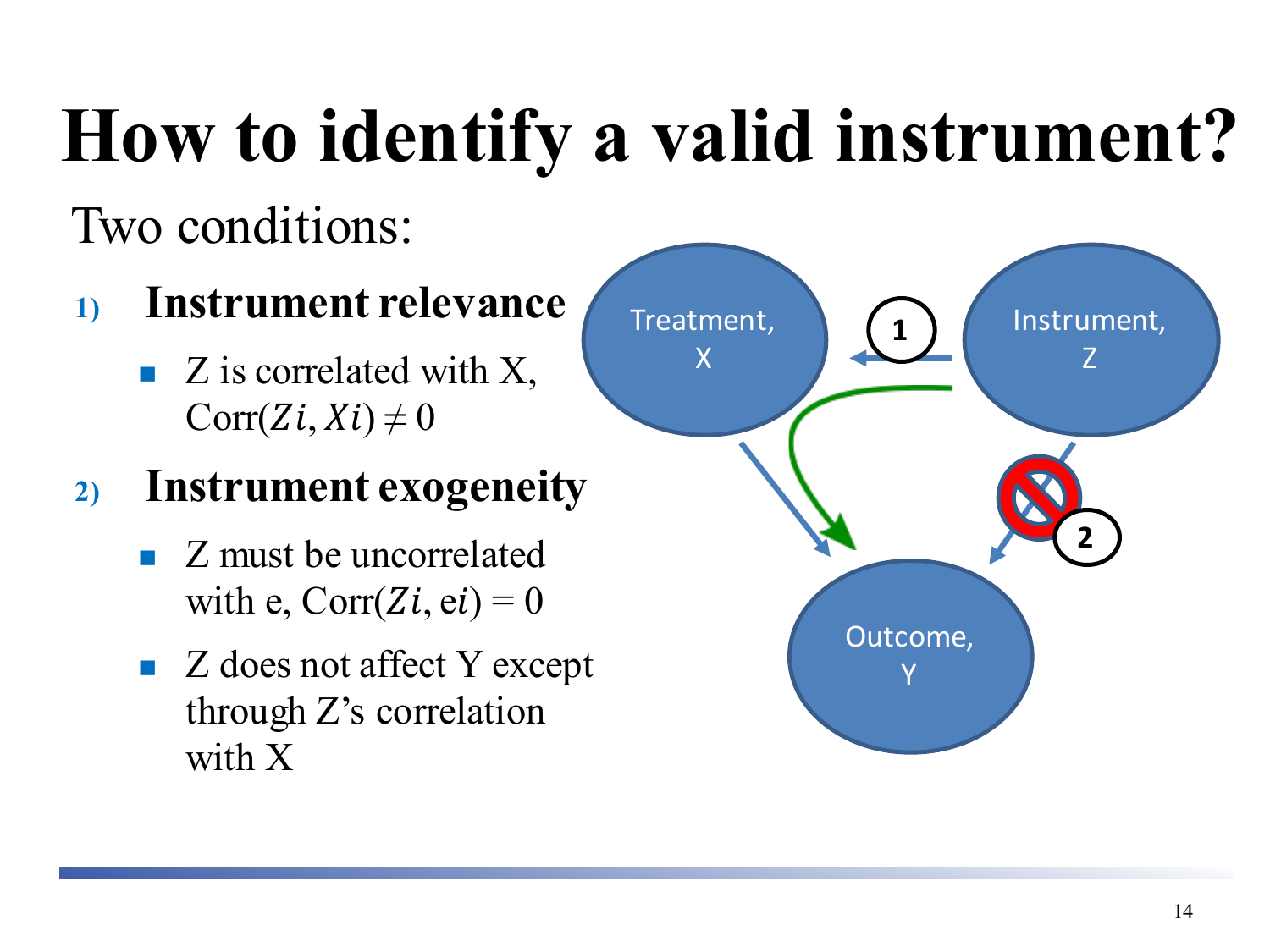## **Violation of condition 1/ relevance: weak instruments**

- Instruments that explain little variation in X are **weak**
- IV regression with weak instruments provide unreliable estimates
- Can test for weak instruments using a rule of thumb:
	- Regress X on Z
	- $-$  F-statistic  $> 10$  indicates instruments are not weak
	- Note: this is a rule of thumb; we still need a convincing argumentthat the instrument is relevant (strong)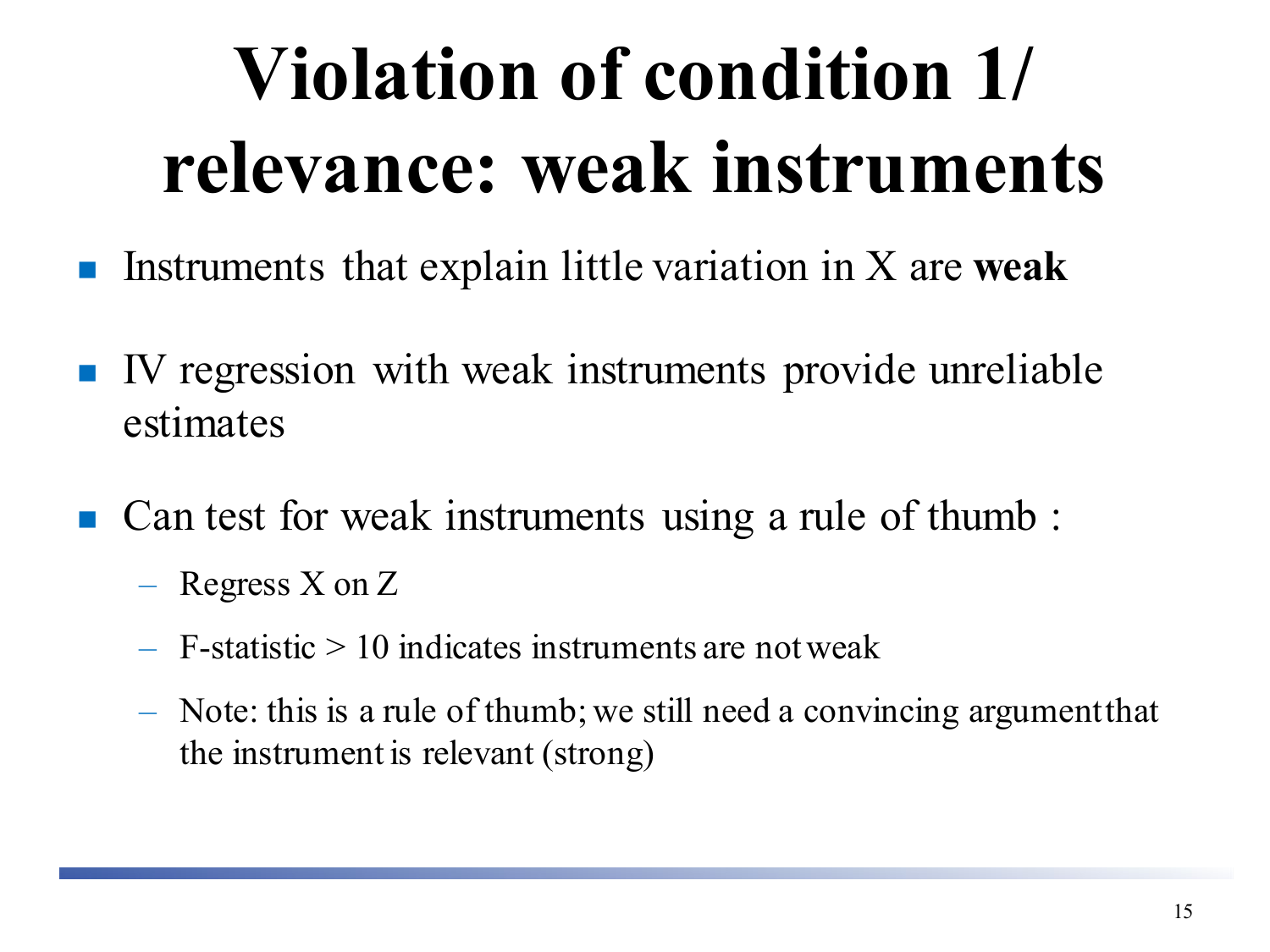### **Violation of condition 2/ exogeneity: endogenous instruments**

- **Instruments that are correlated with the error term (other** factors that affect the outcome variable) are **endogenous**
- IV regression with endogenous instruments provide unreliable estimates
- **Infeasible to formally test for endogenous** instruments - need a convincing argument that the instruments are exogenous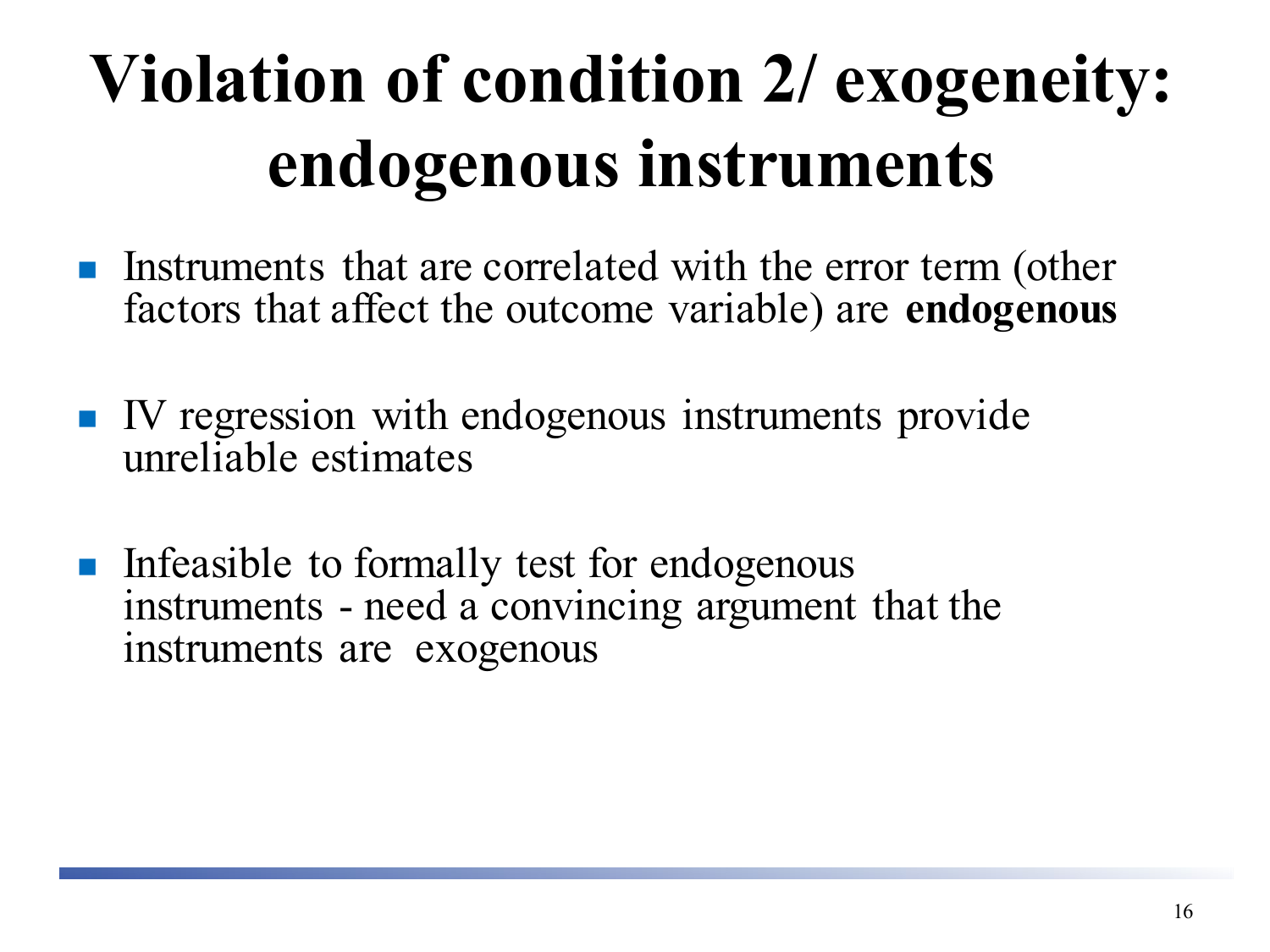### **IV Regression: Implementation**

#### **Wage= α + β1Education + β2Experience+ ε**

#### **First, simple OLS without instrumental variables:**

. reg wage educ exper

| Source   | SS          | df        | MS         | Number of obs        | $\equiv$ | 935                  |
|----------|-------------|-----------|------------|----------------------|----------|----------------------|
|          |             |           |            | F(2, 932)            | $=$      | 73.26                |
| Model    | 20747023.1  | 2         | 10373511.5 | $Prob$ > $F$         | $\equiv$ | 0.0000               |
| Residual | 131969145   | 932       | 141597.795 | R-squared            | $\equiv$ | 0.1359               |
|          |             |           |            | Adj R-squared        | $\equiv$ | 0.1340               |
| Total    | 152716168   | 934       | 163507.675 | Root MSE             | $\equiv$ | 376.29               |
| wage     | Coef.       | Std. Err. | t          | P >  t               |          | [95% Conf. Interval] |
| educ     | 76.21639    | 6.296604  | 12.10      | 63.85922<br>0.000    |          | 88.57355             |
| exper    | 17.63777    | 3.161775  | 5.58       | 0.000<br>11.43275    |          | 23.84279             |
| cons     | $-272.5279$ | 107.2627  | $-2.54$    | 0.011<br>$-483.0323$ |          | $-62.02344$          |

**We're concerned that education may be endogenous. A person's innate ability**  could be driving both education and wages.  $\widehat{\beta_1}$  will be biased.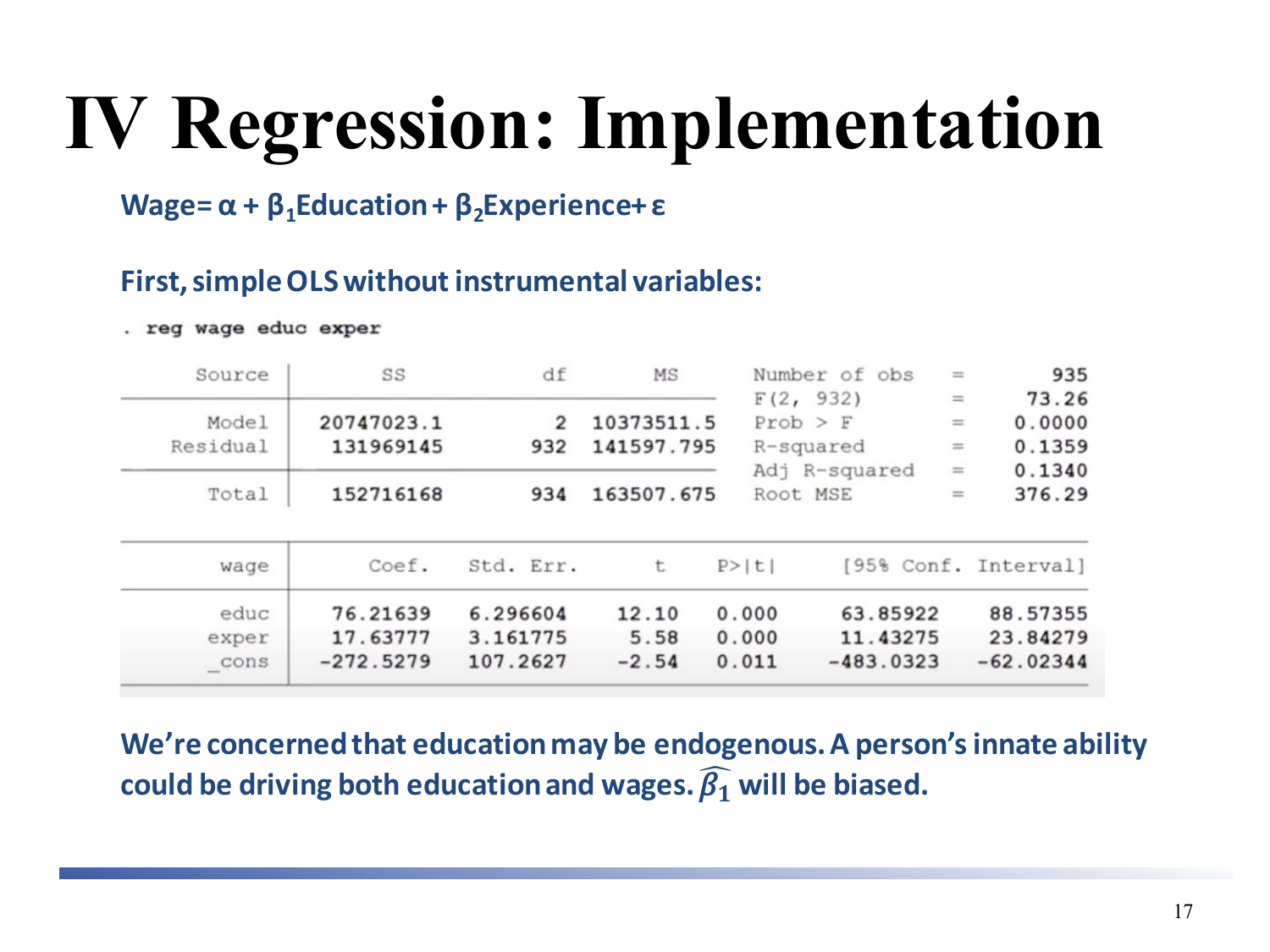### **IV Regression: Recall Intuition**

**Now consider using an instrumental variable: # of siblings**

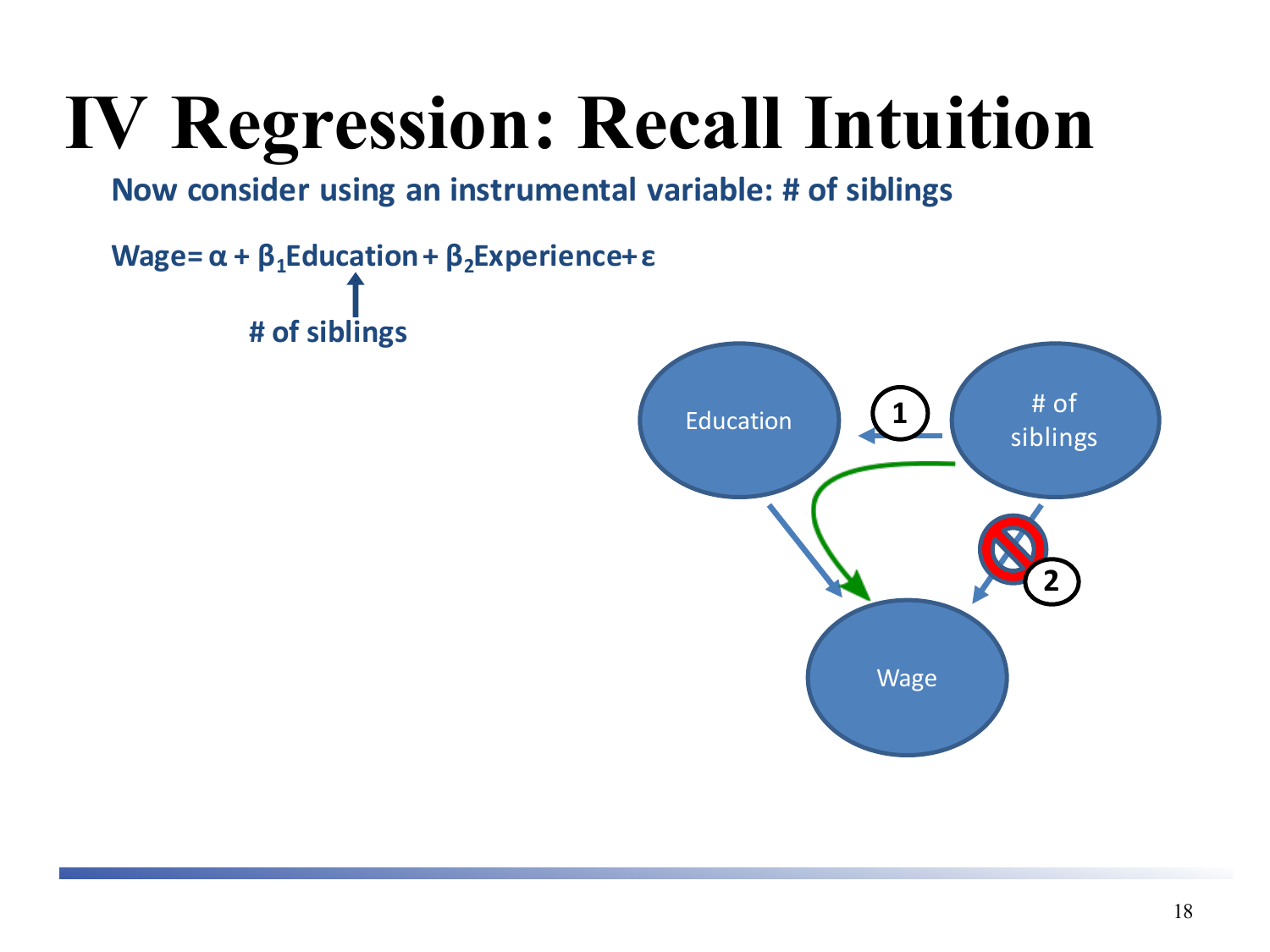#### **First Stage of TSLS:**

. reg educ exper sibs

| Source   | SS          | df        | MS         | Number of obs        | $=$                     | 935                  |
|----------|-------------|-----------|------------|----------------------|-------------------------|----------------------|
|          |             |           |            | F(2, 932)            | $\qquad \qquad =\qquad$ | 156.85               |
| Model    | 1134.9333   | 2         | 567.466652 | $Prob$ > $F$         | $\equiv$                | 0.0000               |
| Residual | 3371.88595  | 932       | 3.61790338 | R-squared            | $=$                     | 0.2518               |
|          |             |           |            | Adj R-squared        | $\equiv$                | 0.2502               |
| Total    | 4506.81925  | 934       | 4.82528828 | Root MSE             | $=$                     | 1.9021               |
| educ     | Coef.       | Std. Err. | t          | P >  t               |                         | [95% Conf. Interval] |
| exper    | $-.2219521$ | .0142567  | $-15.57$   | 0.000<br>$-.2499309$ |                         | $-.1939732$          |
|          |             |           |            |                      |                         |                      |
| sibs     | $-.2008413$ | .0270426  | $-7.43$    | 0.000<br>$-.2539127$ |                         | $-.1477699$          |

. predict educHat , xb

#### **Second Stage of TSLS (note standard errors are incorrect):**

. reg wage educHat exper

| 935                  | $=$      | Number of obs |        | MS         | df             | SS         | Source   |
|----------------------|----------|---------------|--------|------------|----------------|------------|----------|
| 12.19                | $\equiv$ | F(2, 932)     |        |            |                |            |          |
| 0.0000               | $=$      | Prob > F      |        | 1947202.32 | $\overline{2}$ | 3894404.63 | Model    |
| 0.0255               | $\equiv$ | R-squared     |        | 159680.004 | 932            | 148821764  | Residual |
| 0.0234               | $\equiv$ | Adj R-squared |        |            |                |            |          |
| 399.6                | $=$      | Root MSE      |        | 163507.675 | 934            | 152716168  | Total    |
| [95% Conf. Interval] |          |               | P >  t | t          | Std. Err.      | Coef.      | wage     |
|                      |          |               |        |            |                |            |          |
| 195.198              |          | 84.16961      | 0.000  | 4.94       | 28.28731       | 139.6838   | educHat  |
| 46.14542             |          | 18.16792      | 0.000  | 4.51       | 7.127979       | 32.15667   | exper    |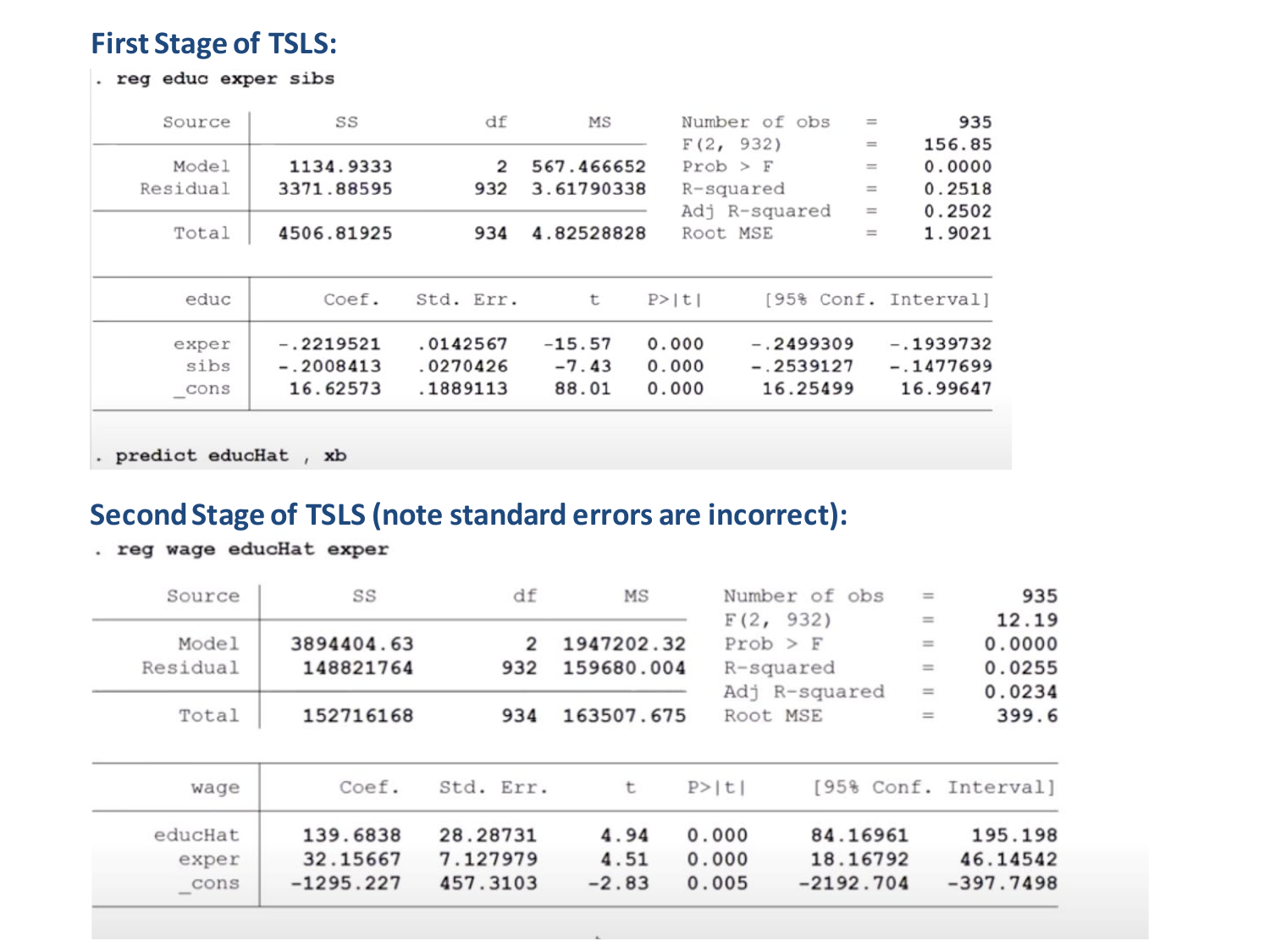### **IV Regression: Implementation**

#### **TSLS in one step (with corrected standard errors):**

. ivregress  $2sls$  wage exper (educ = sibs)

Instrumental variables (2SLS) regression

| Number of obs  | $=$ | 935    |
|----------------|-----|--------|
| Wald $chi2(2)$ | $=$ | 24.88  |
| Prob > chi2    | $=$ | 0.0000 |
| R-squared      | $=$ | 0.0417 |
| Root MSE       | $=$ | 395.64 |

| wage                          | Coef.                               | Std. Err.                        | $\mathbb{Z}$            | P >  Z                  | [95% Conf. Interval]                |                                     |
|-------------------------------|-------------------------------------|----------------------------------|-------------------------|-------------------------|-------------------------------------|-------------------------------------|
| educ<br>exper<br>cons         | 139.6838<br>32.15667<br>$-1295.227$ | 28.00689<br>7.057316<br>452.7768 | 4.99<br>4.56<br>$-2.86$ | 0.000<br>0.000<br>0.004 | 84.79132<br>18.32458<br>$-2182.653$ | 194.5763<br>45.98875<br>$-407.8006$ |
| Instrumented:<br>Instruments: | educ<br>exper sibs                  |                                  |                         |                         |                                     |                                     |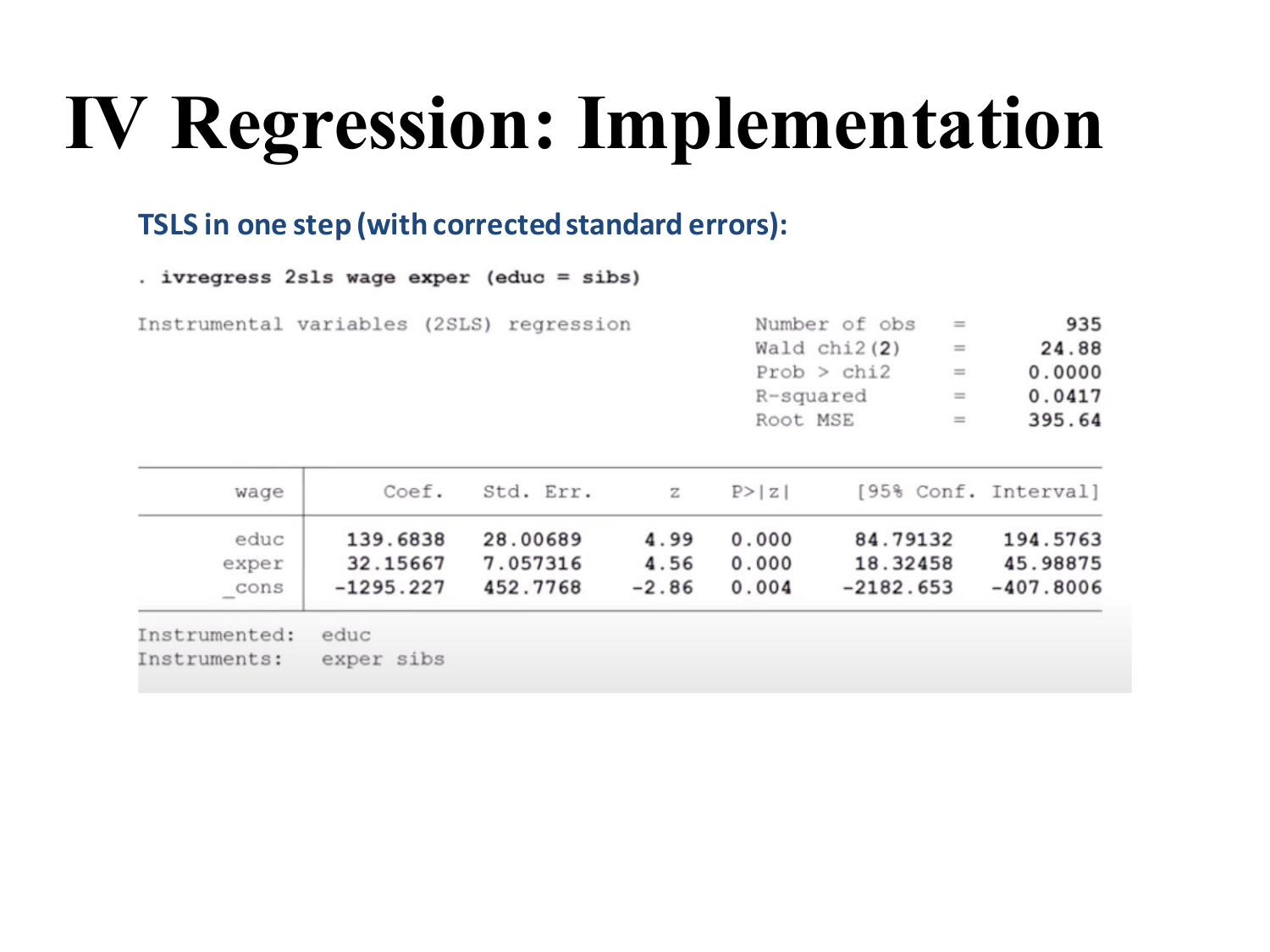# **IV Regression: Implementation**

- [Sebastian Wai shows how t](https://www.youtube.com/watch?v=OzrNSlTg1dY)o run the procedure using two OLS regressions and then using one *ivregress* procedure with corrected standard errors.
	- Also shows manual test of endogeneity using predicted residuals  $\widehat{\gamma}_i$  from the first stage as regressors in the original equation  $Y_i = \beta_0 + \beta_1 X_i + \beta_2$  $\widehat{\gamma_i}$  +  $e_i$ . Endogenous if coefficient on  $\widehat{\gamma_i}$  is stat. significant
- [Chuck Huber shows how t](https://www.youtube.com/watch?v=lbnswRJ1qV0)o run built-in tests in Stata: test of endogeneity, first stage statistics, etc.
- [Ani Kachova](https://www.youtube.com/watch?v=VWuv0pGTMBk) shows how to run IV reg. in SAS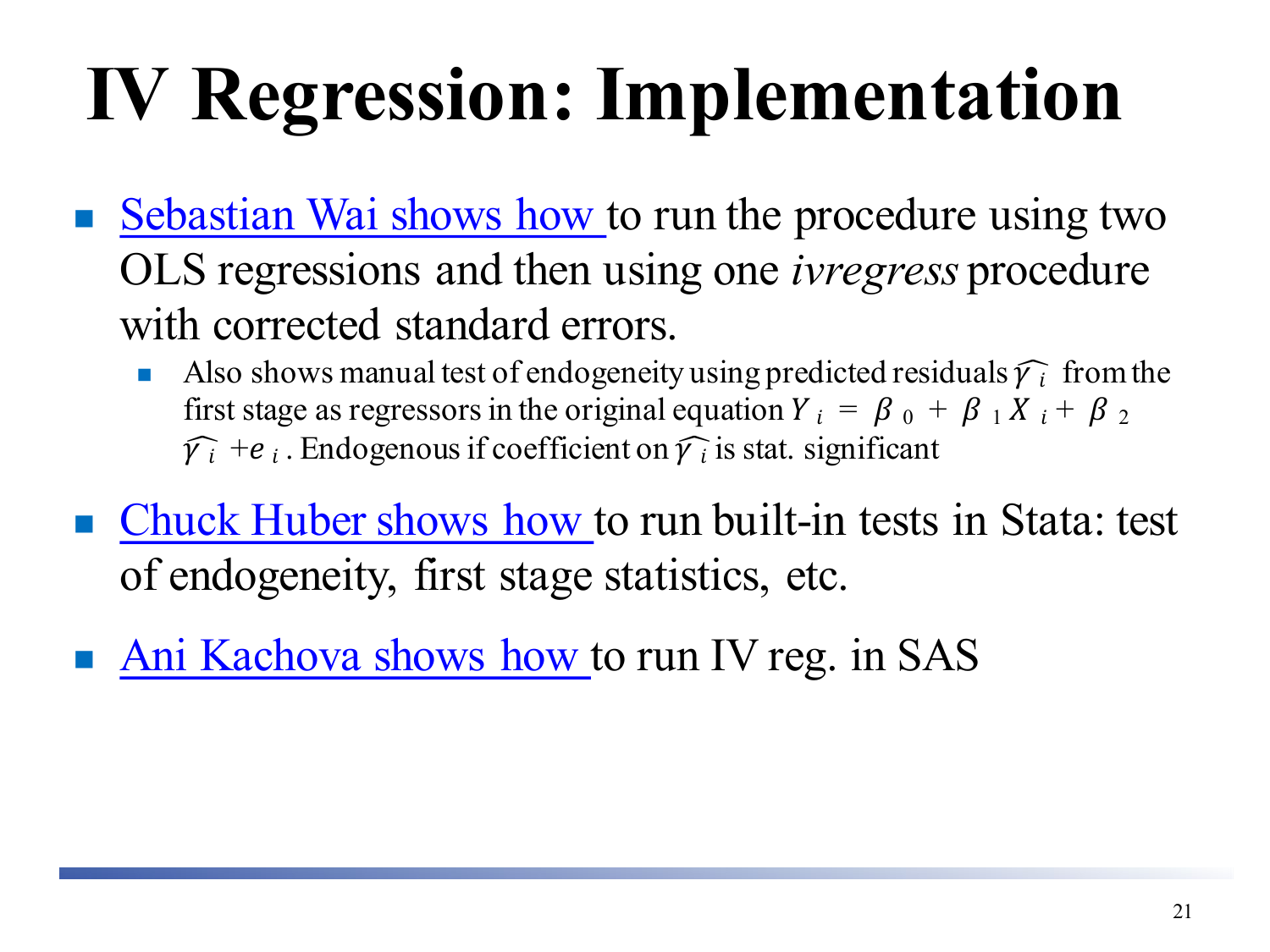## **IV Regression: More Examples**

- Will help us understand IVs illustratively
- Will help us better assess the quality of the IV
- $\blacksquare$  For determining IV quality, we should look for/discuss/raise critiques of assumptions being made about the two IV validity conditions:
	- $\blacksquare$  IV relevance
	- $\blacksquare$  IV exogeneity
- I encourage you to revisit these example papers later to look for ways that authors may have addressed some of your critiques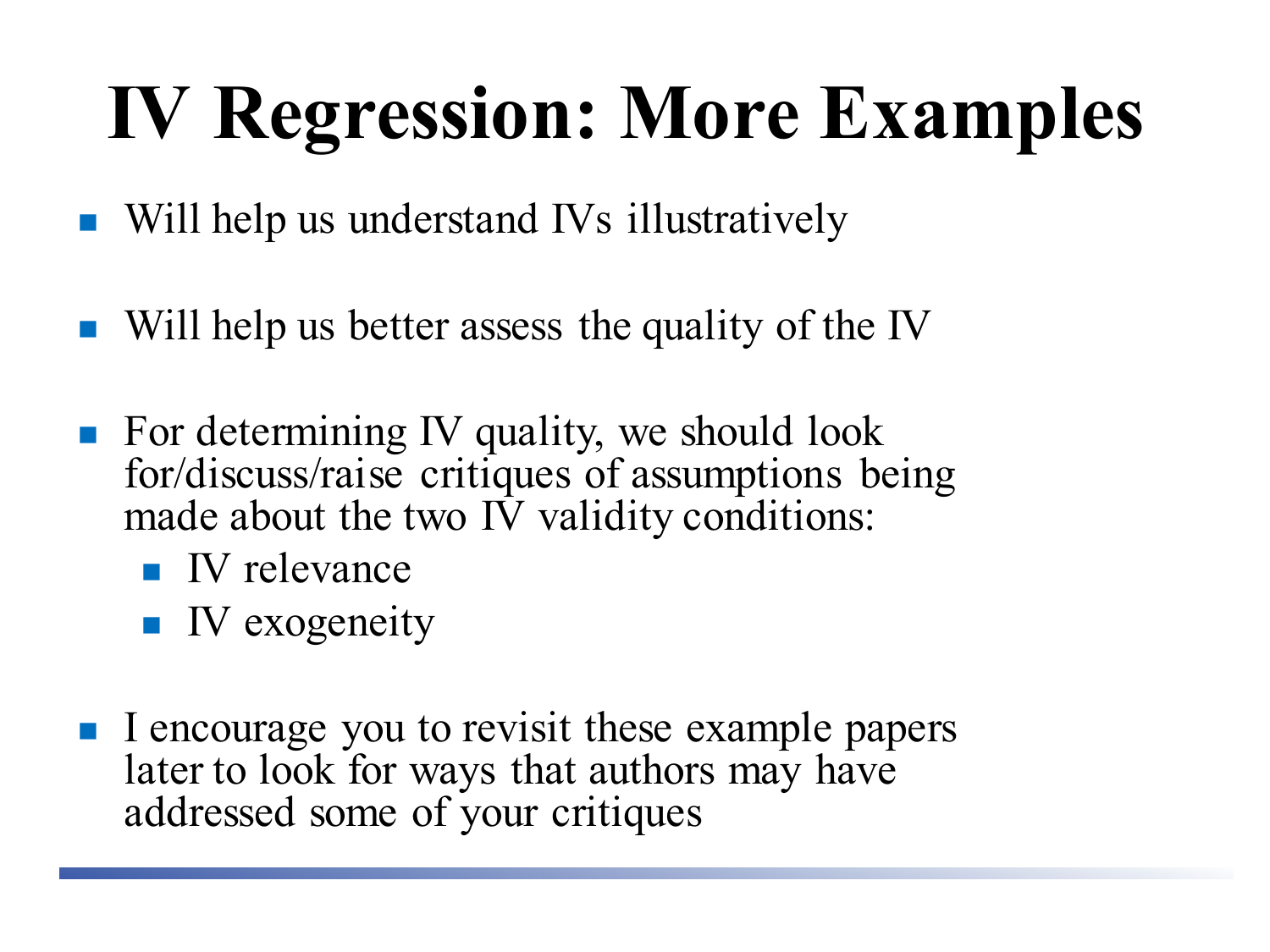**1**

McClellan, M., McNeil, B. J., & Newhouse, J. P. (1994). Does more intensive treatment of acute myocardial infarction in the elderly reduce mortality?: analysis using instrumental variables.*Jama*, *272*(11), 859-866.

#### **Whether AMI patient dies = α + βIntensive treatment (vs. regular) + ε**

![](_page_22_Picture_3.jpeg)

#### **Patient's differential distance to alternative types of hospitals**

**Outcome:** Death among elderly patients with acute myocardial infarction (AMI) **Treatment:** Intensive treatment (vs. regular) **Endogeneity concern**: Factors that are difficult to observe such as comorbid diseases, severity of illness, complex details of a patient's health status and patient/physician preferences could be influencing both intensive treatment and mortality. **Instrument**: Distance to alternative hospital minus distance to nearest hospital

**1) Relevance assumption**: Patients with lower differential distance to alternative hospitals are more likely to undergo intensive treatment **2) Exogeneity assumption:** Differential distance has no impact on mortality directly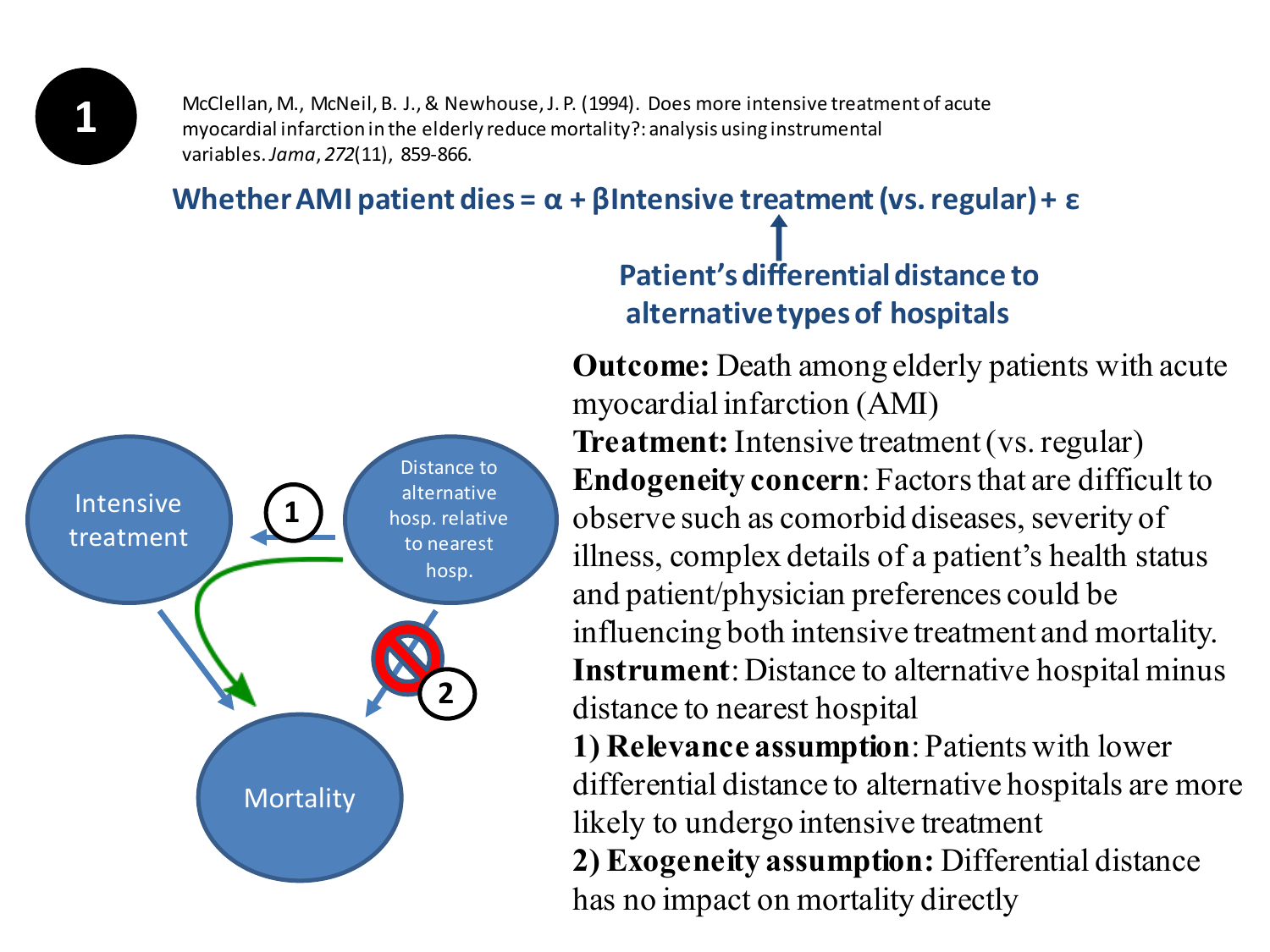**1** McClellan, M., McNeil, B. J., & Newhouse, J. P. (1994). Does more intensive treatment of acute<br>myocardial infarction in the elderly reduce mortality?: analysis using instrumental myocardial infarction in the elderly reduce mortality?: analysis using instrumental variables.*JAMA*, *272*(11), 859-866.

**Whether AMI patient dies = α + βIntensive treatment (vs. regular) + ε**

**Patient's differential distance to alternative types of hospitals**

#### **Endogeneity Concerns:**

Table 1.- Characteristics of Elderly Patients With Acute Myocardial Infarction in 1987\*

| Characteristic                   | All<br>Patients<br>(N=205021)           | <b>No Catheterization</b><br>Within 90 d<br>$(n=158261)$ | Catheterization<br>Within 90 d<br>$(n=46760)$ |  |
|----------------------------------|-----------------------------------------|----------------------------------------------------------|-----------------------------------------------|--|
|                                  | <b>Demographic Characteristics</b>      |                                                          |                                               |  |
| Female                           | 50.4                                    | 53.5                                                     | 39.7                                          |  |
| Black                            | 5.6                                     | 6.0                                                      | 4.3                                           |  |
| Mean age, y (SD)                 | 76.1 (7.2)                              | 77.4(7.3)                                                | 71.6 (5.0)                                    |  |
| Urban                            | 70.5                                    | 69.6                                                     | 73.8                                          |  |
|                                  | <b>Comorbid Disease Characteristics</b> |                                                          |                                               |  |
| Cancer                           | 1.9                                     | 2.2                                                      | 0.8                                           |  |
| Pulmonary disease, uncomplicated | 10.7                                    | 11.1                                                     | 9.3                                           |  |
| Dementia                         | 1.0                                     | 1.2                                                      | 0.1                                           |  |
| <b>Diabetes</b>                  | 18.0                                    | 18.3                                                     | 17,1                                          |  |
| Renal disease, uncomplicated     | 1.9                                     | 2.3                                                      | 0.7                                           |  |
| Cerebrovascular disease          | 4.8                                     | 5.4                                                      | 2.8                                           |  |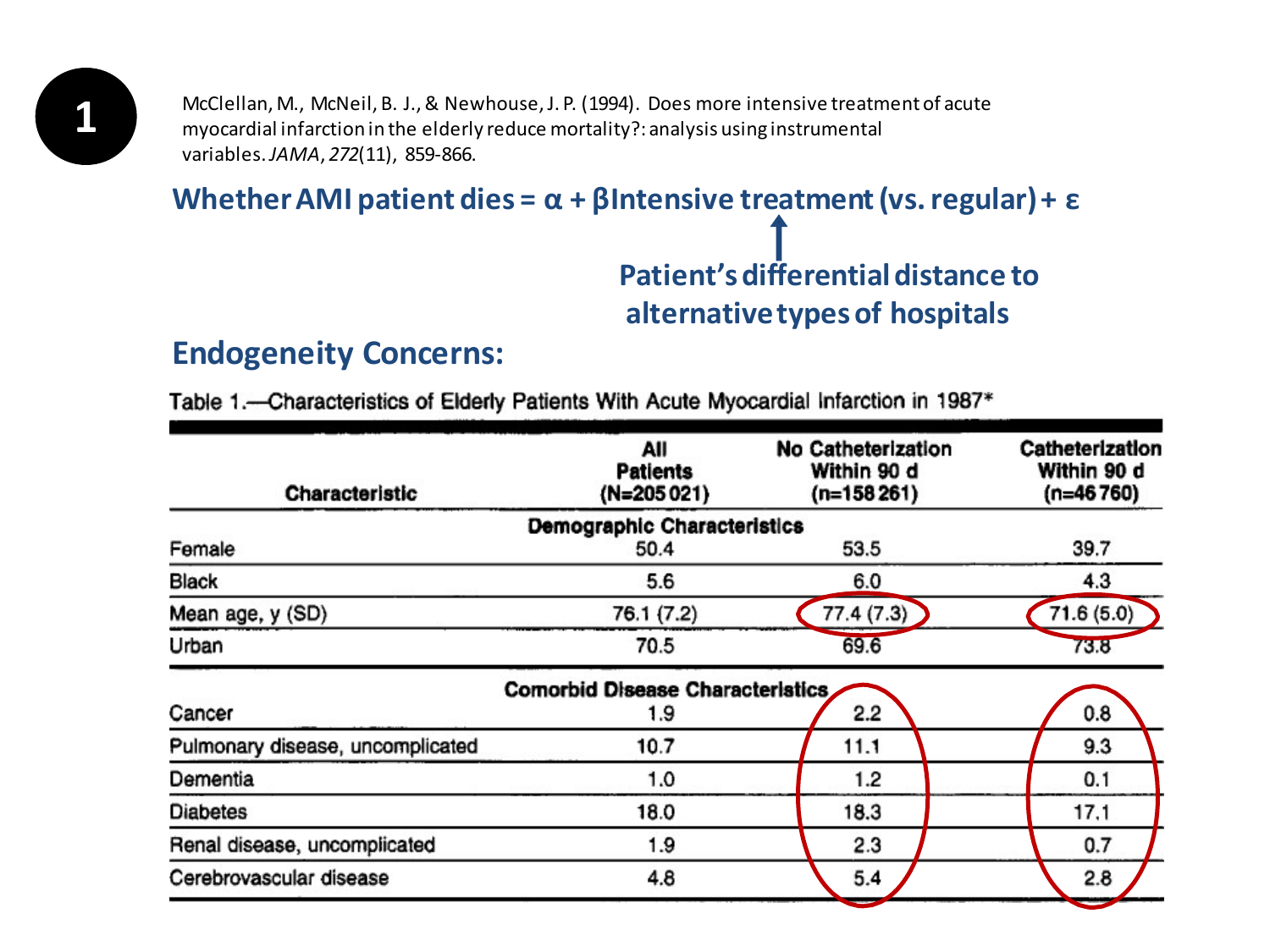**1** McClellan, M., McNeil, B. J., & Newhouse, J. P. (1994). Does more intensive treatment of acute myocardial infarction in the elderly reduce mortality?: analysis using instrumental variables.*JAMA*, *272*(11), 859-866.

#### **Considering exogeneity and relevance of distance as an IV:**

Table 4.-Patient Characteristics by Differential Distance to a Catheterization or Revascularization Hospital\*

| Characteristic                               |            | <b>Differential</b><br>Distance $\leq$ 2.5 Miles<br>(n=102516)<br><b>Comorbid Disease Characteristics</b><br>1.9 |  |  | <b>Differential</b><br>Distance > 2.5 Miles<br>$(n=102505)$<br>1.9 |  |  |
|----------------------------------------------|------------|------------------------------------------------------------------------------------------------------------------|--|--|--------------------------------------------------------------------|--|--|
| Cancer                                       |            |                                                                                                                  |  |  |                                                                    |  |  |
| Pulmonary disease, uncomplicated             |            | 10.4                                                                                                             |  |  | 10.9                                                               |  |  |
| Dementia                                     |            | 0.99                                                                                                             |  |  | 0.94                                                               |  |  |
| <b>Diabetes</b>                              |            | 18.1                                                                                                             |  |  | 18.0                                                               |  |  |
| Renal disease, uncomplicated                 |            | 2.0                                                                                                              |  |  | 1.9                                                                |  |  |
| Cerebrovascular disease                      |            | 4.8                                                                                                              |  |  | 4.8                                                                |  |  |
| Initial admit to catheterization hospital†   | Treatments | 34.4                                                                                                             |  |  | 5.0                                                                |  |  |
| Initial admit to revascularization hospital† |            | 41.7                                                                                                             |  |  | 10.7                                                               |  |  |
| Catheterization within 7 d                   |            | 20.7                                                                                                             |  |  | 11.0                                                               |  |  |
| Catheterization within 90 d                  |            | 26.2                                                                                                             |  |  | 19.5                                                               |  |  |
| CABG‡ within 90 d                            |            | 8.6                                                                                                              |  |  | 6.9                                                                |  |  |
| PTCAS within 90 d                            |            | 6.4                                                                                                              |  |  | 4.3                                                                |  |  |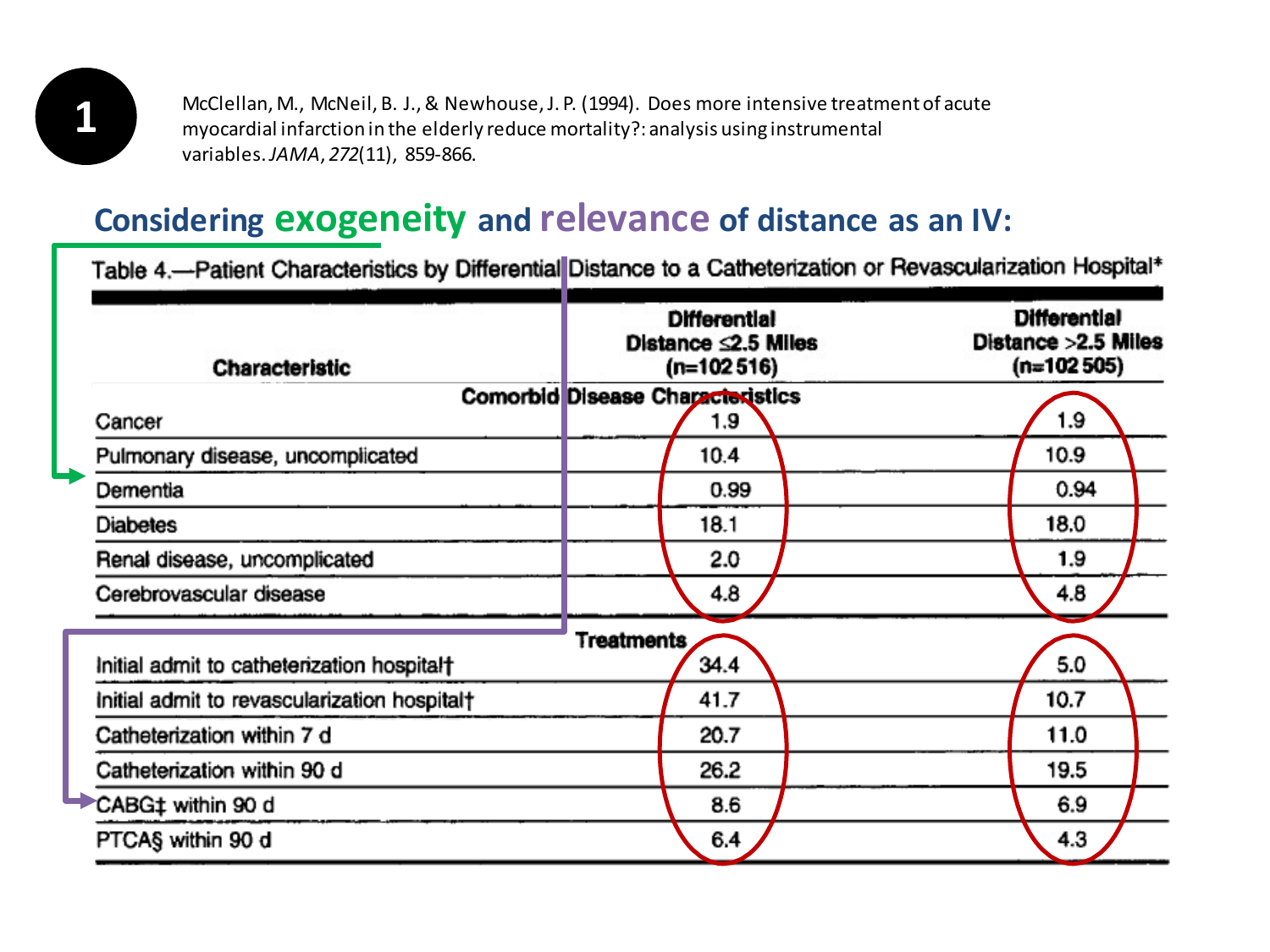![](_page_25_Picture_0.jpeg)

**1** McClellan, M., McNeil, B. J., & Newhouse, J. P. (1994). Does more intensive treatment of acute myocardial infarction in the elderly reduce mortality?: analysis using instrumental variables.*JAMA*, *272*(11), 859-866.

#### **Results without accounting for selection bias:**

Table 2.—Estimated Cumulative Effect of Catheterization, Not Accounting for Selection Bias

| <b>Adjustment for</b>                                                | Percentage-Point Changes in Mortality Rates (SE) |              |              |                                                     |              |              |  |  |  |
|----------------------------------------------------------------------|--------------------------------------------------|--------------|--------------|-----------------------------------------------------|--------------|--------------|--|--|--|
| <b>Observable Differences</b><br>Using ANOVA*                        | 1 d                                              | 7 d          | 30 d         | 1 V                                                 | 2 y          |              |  |  |  |
| None (unadjusted<br>differences)                                     | $-9.4(0.2)$                                      | $-18.7(0.2)$ | $-19.2(0.3)$ | $-30.5(0.3)$                                        | $-34.0(0.3)$ | $-36.8(0.3)$ |  |  |  |
| After adjustment for demo-<br>graphic and comorbidity<br>differences | $-6.8(0.2)$                                      | $-13.5(0.2)$ |              | $-17.9(0.3)$ $-24.1(0.3)$ $-26.6(0.3)$ $-28.1(0.3)$ |              |              |  |  |  |

#### **Results with instrumental variables:**

Table 7.-Instrumental Variable Estimates of the Effects of Patient Location, High-Volume Hospital, and Catheterization on Mortality at Indicated Time Intervals After Acute Myocardial Infarction

|                             |             | Time After Acute Myocardial Infarction, Percentage-Point Change (SE) |             |             |             |             |             |  |  |
|-----------------------------|-------------|----------------------------------------------------------------------|-------------|-------------|-------------|-------------|-------------|--|--|
| <b>Average Effect</b>       | l d         |                                                                      | 30 d        |             |             |             |             |  |  |
| Catheterization within 90 d |             |                                                                      |             |             |             |             |             |  |  |
| Cumulative                  | $-8.8(2.0)$ | $-11.5(2.5)$                                                         | $-7.4(2.9)$ | $-4.8(3.2)$ | $-5.4(3.3)$ | $-5.0(3.2)$ | $-5.1(3.2)$ |  |  |
|                             |             |                                                                      |             |             |             |             |             |  |  |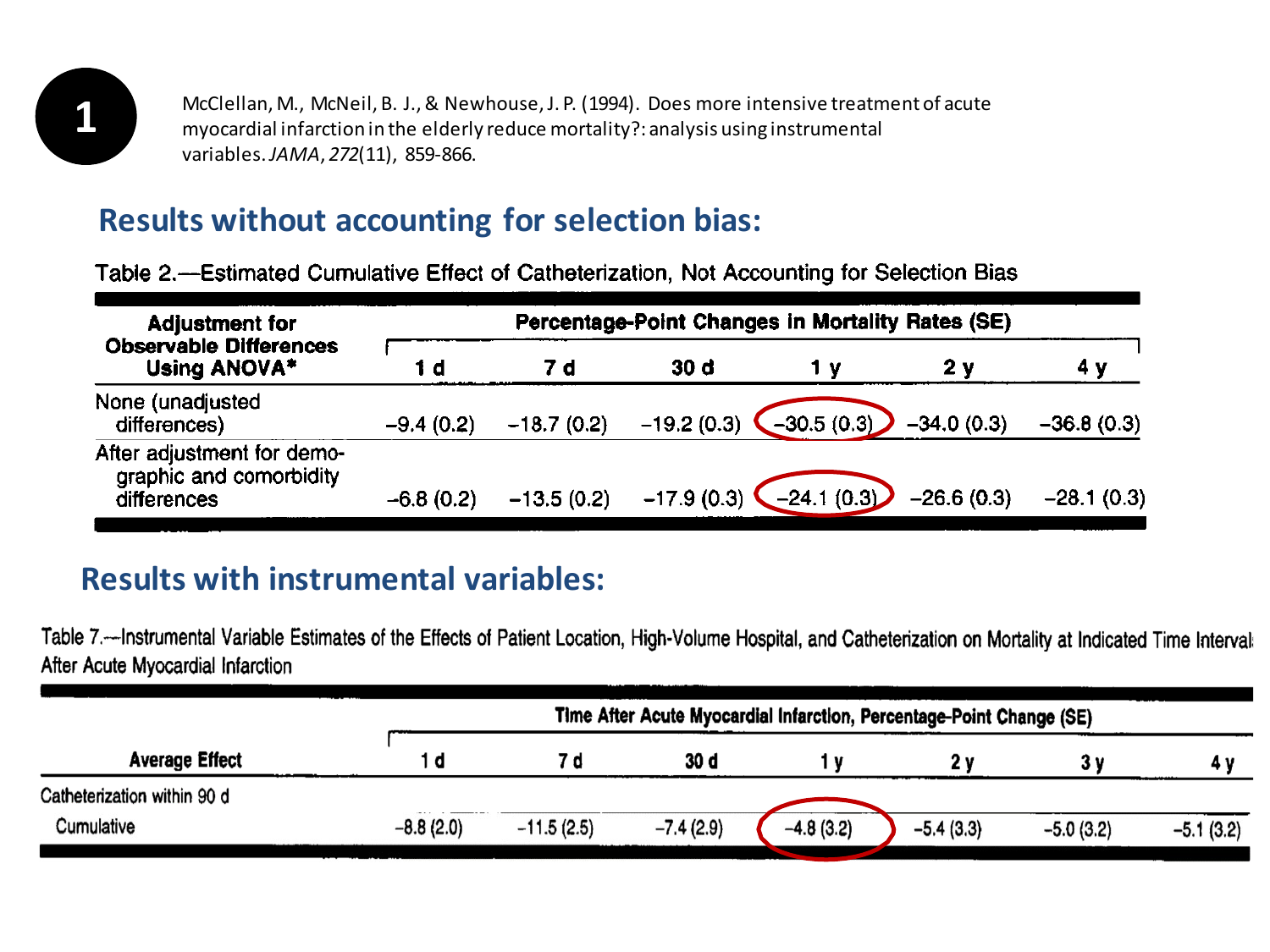Van den Berg, G. J., Pinger, P. R., & Schoch, J. (2016). Instrumental variable estimation of the causal effect of hunger early in life on health later in life. *The Economic Journal*, *126*(591), 465-506.

#### **Late-life health = α + β Early-life hunger + ε Famine in early life**

![](_page_26_Figure_2.jpeg)

**Outcome:** Health in later life (measured by adult height)

**Treatment:** Hunger in early life (measured by selfreport)

**Endogeneity concern**: Later life outcomes and early life conditions in parents' household jointly depend on unobserved confounders.

**Instrument**: Exposure to a famine early in life **1) Relevance assumption**: Famine during early life increases hunger in utero or at ages 0-4 **2) Exogeneity assumption:** Famines do not impact health in later life except through hunger in early life.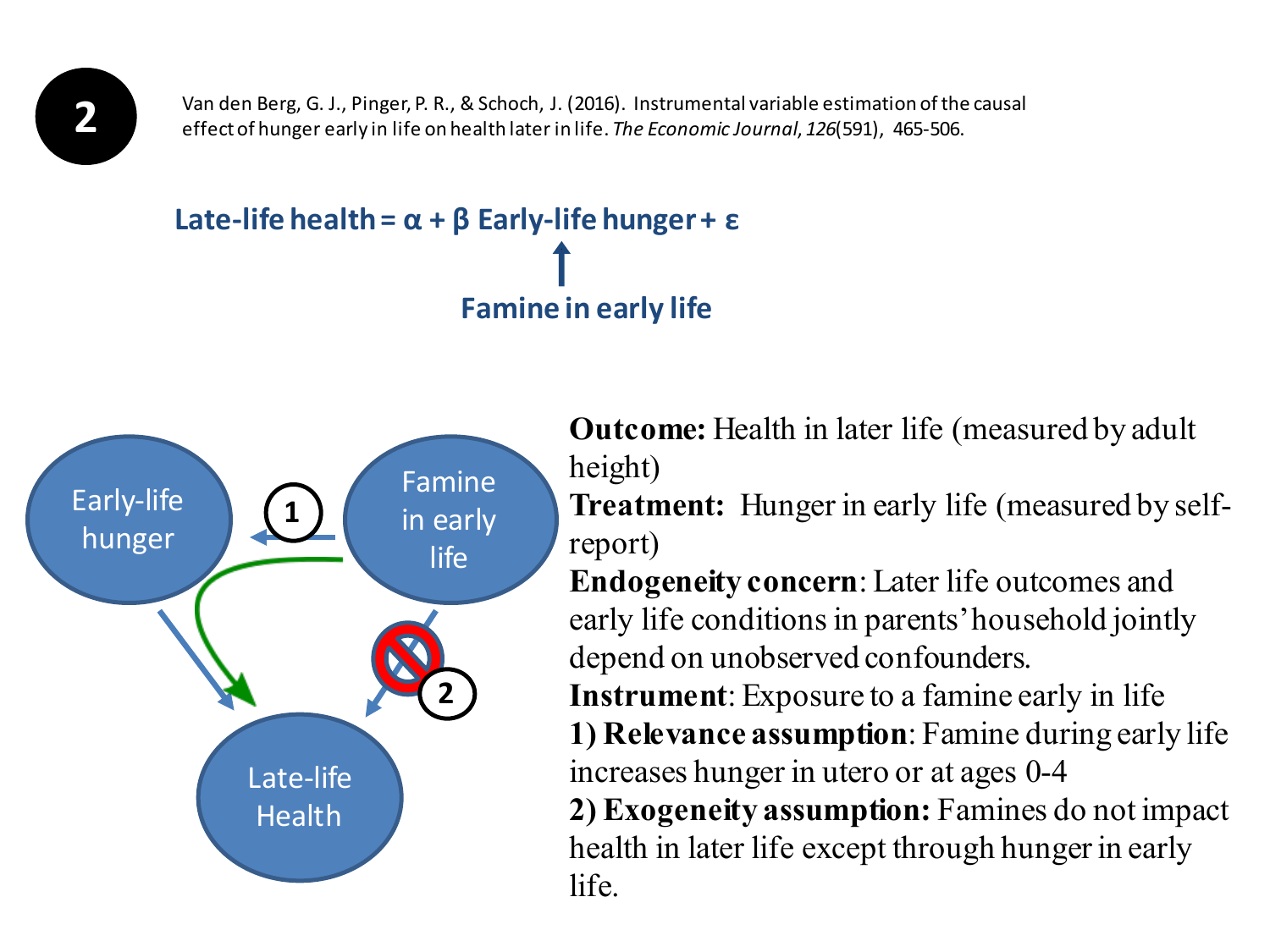![](_page_27_Picture_0.jpeg)

Bao, Y., Duan, N., & Fox, S. A. (2006). Is some provider advice on smoking cessation better than no advice? An instrumental variable analysis of the 2001 National Health Interview Survey. *Health services research*, *41*(6), 2114-2135.

![](_page_27_Figure_2.jpeg)

**Outcome:** Smoking cessation **Treatment:** Provider advice to quit smoking **Endogeneity concern**: Providers may be more likely to advise heavier smokers and/or those who have already been diagnosed with smoking-related conditions

**Instrument**: Provider advice to diet or exercise (measure of provider tendency to advise) **1) Relevance assumption**: Provider advice to diet or exercise is correlated with advice to quit smoking **2) Exogeneity assumption**: Provider advice for diet/nutrition and for physical activity are not directly correlated with the patient's likelihood of success in smoking cessation except through increased likelihood of provider advice for smoking cessation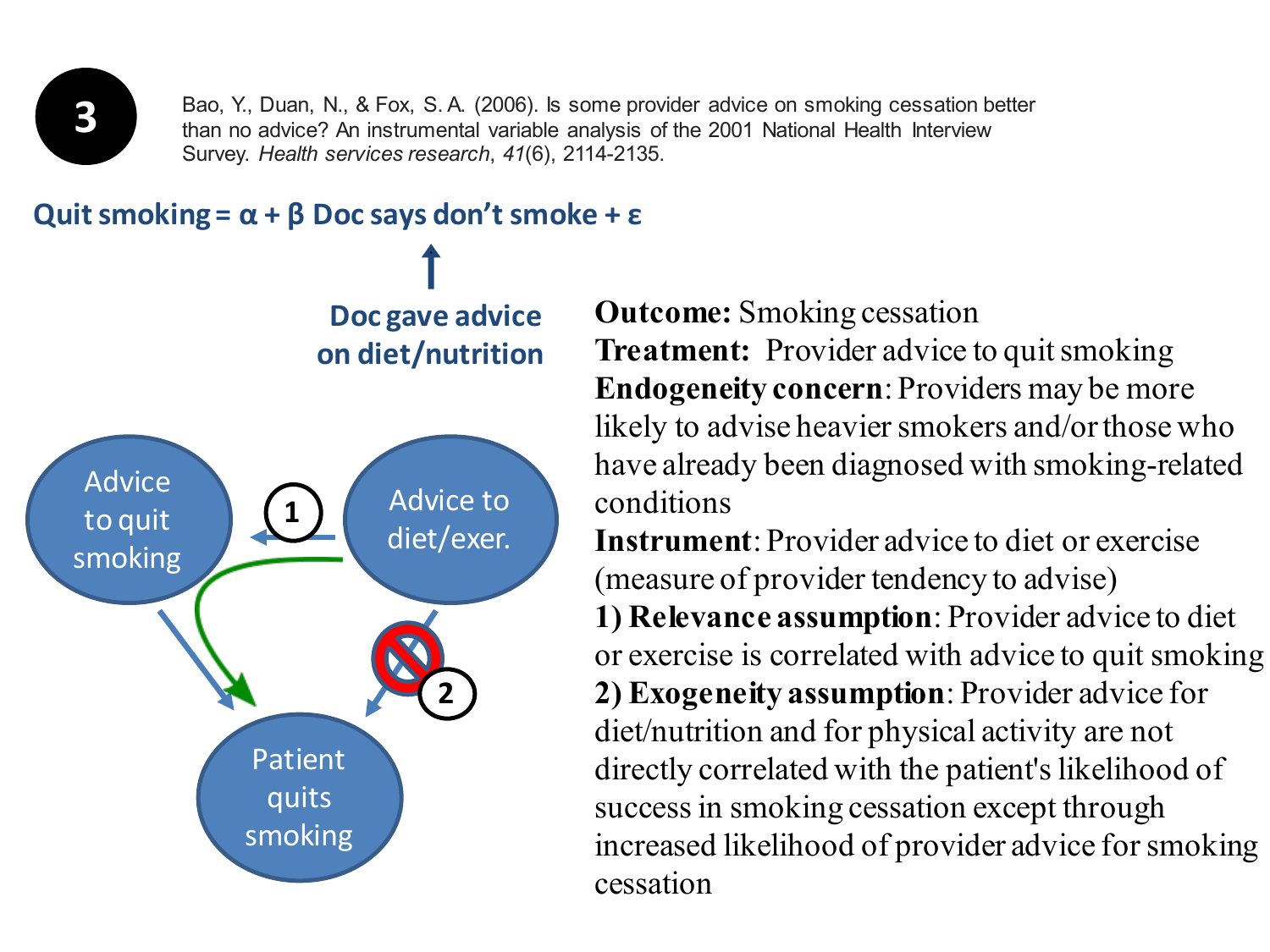**4**

Insler, M. (2014). The health consequences of retirement.*Journal of Human Resources*, *49*(1), 195- 233..

#### **Health= α + β Retirement+ ε**

#### **self-reported prob. of working past 62 and 65**

![](_page_28_Figure_4.jpeg)

#### **Outcome:** Health **Treatment:** Retirement

**Endogeneity concern**: Declines in health can compel people to retire – difficult to disentangle simultaneous causal effects

**Instrument**: Self-reported probability of working past ages 62 and 65 when indivs. were employed **1) Relevance assumption**: People who indicate high probability of working past these milestone ages are less likely to retire

**2) Exogeneity assumption:** After controlling for hereditary health trends and past health history, selfreported probability captures the *preference* to retire and not *expectation* to retire (which may be correlated with the error term).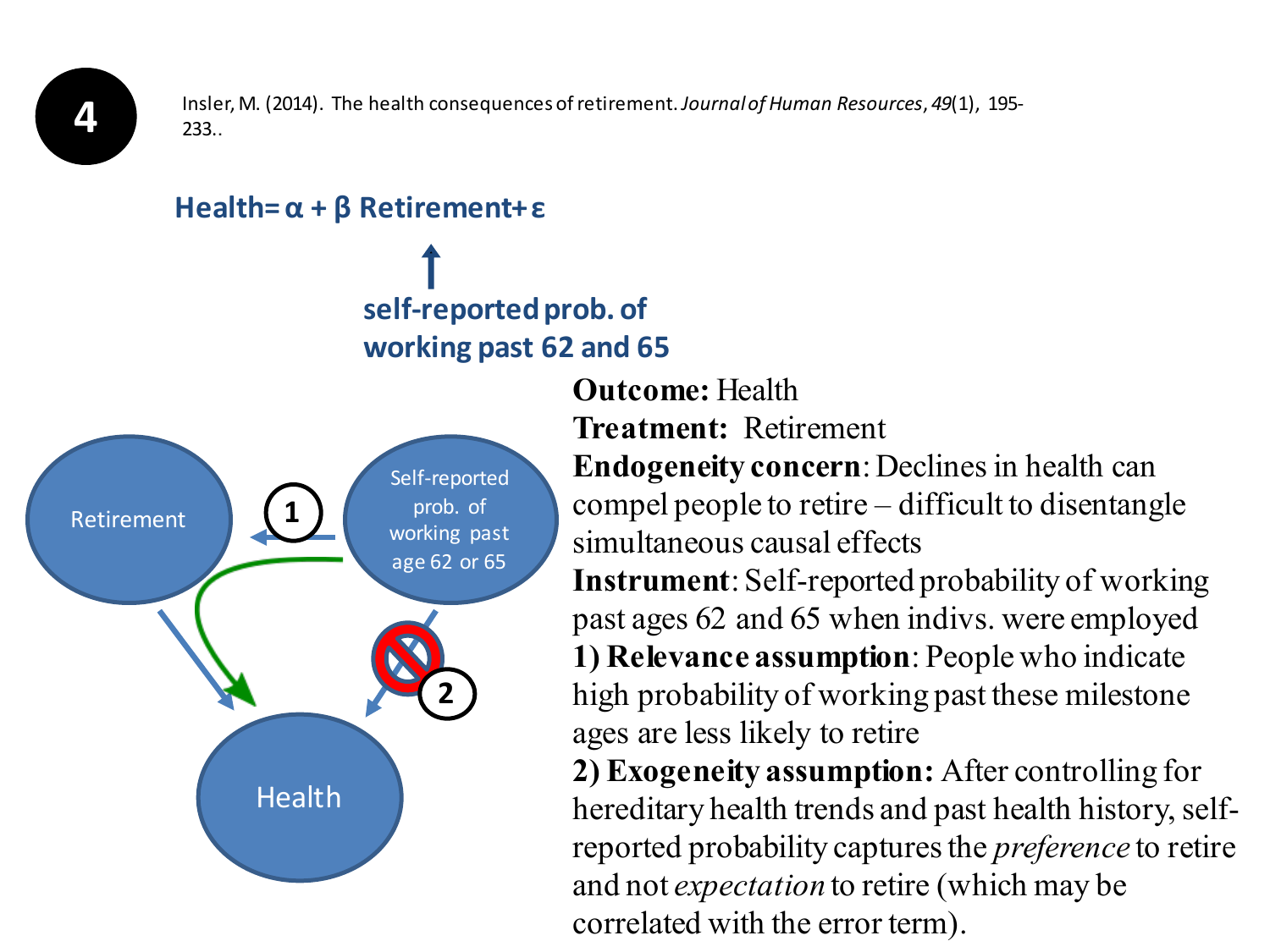## **Other IV Examples**

- Zulman, Pal Chee, et al. (2015): effect of VA intensive management primary care on VA health care costs; instrument: random assignment to treatment vs. usual care groups
- Bhattacharya, et al. (2011): effect of insurance coverage on body weight; instruments: distribution of firm size and Medicaid coverage for each state and year
- Doyle (2013): effect of foster care on long- and short-<br>term outcomes; instrument: random assignment to investigators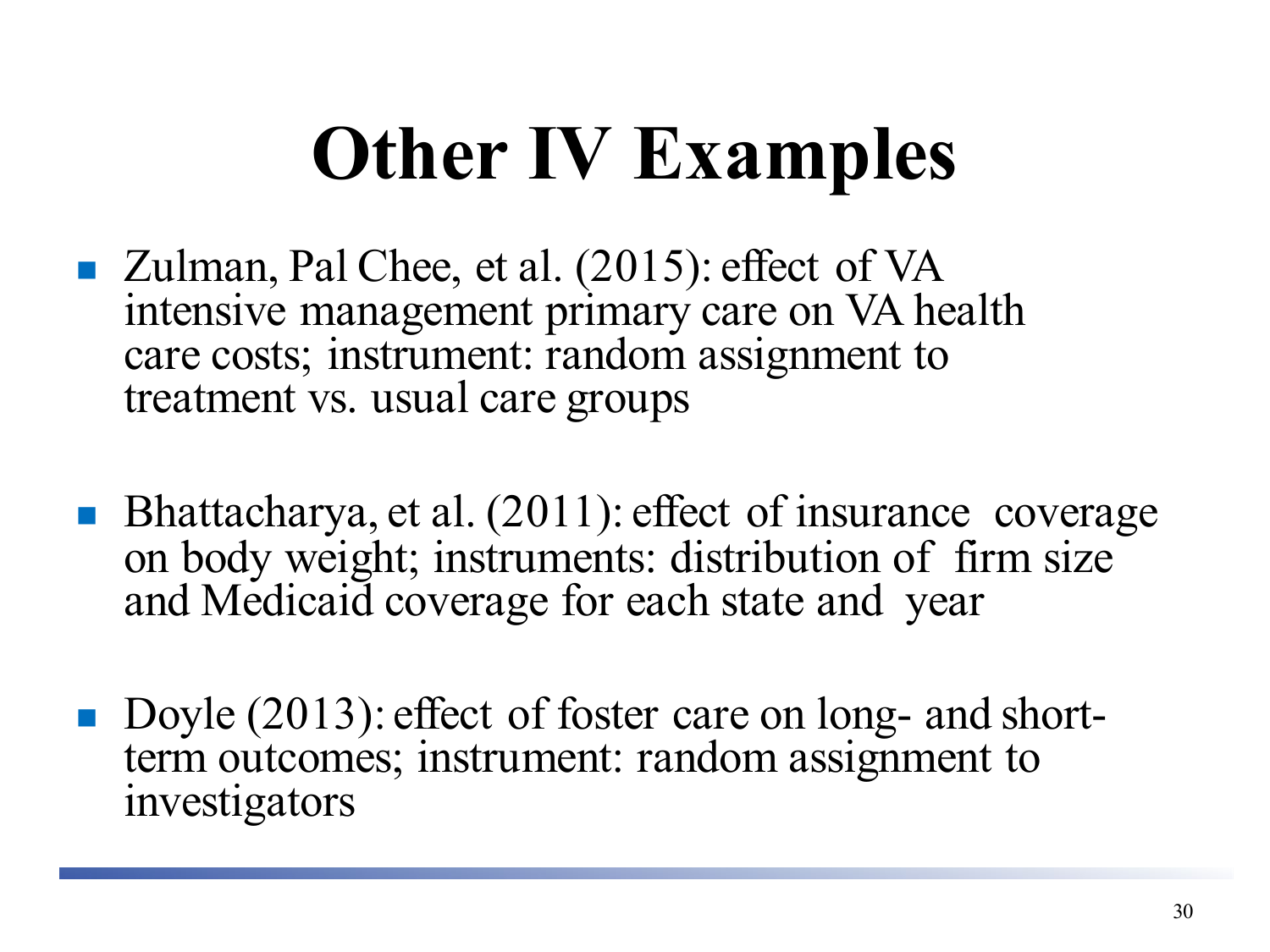### **Summary**

- $\blacksquare$  IV reg. is a powerful tool for estimating causal effects
- Conditions for a valid instrument:
	- Relevance: the instrument must affect treatment
	- Exogeneity: the instrument must be uncorrelated with all other factors that may affect outcomes
- Using invalid (weak or endogenous) instruments will give meaningless results
- The hardest part is finding good/convincing IVs
- Examples can help us get better at identifying potential instruments and at assessing the validity of IVs
- Some tests available to check instrument validity, but what is absolutely necessary is a good "story" for why an instrument is relevant and exogenous